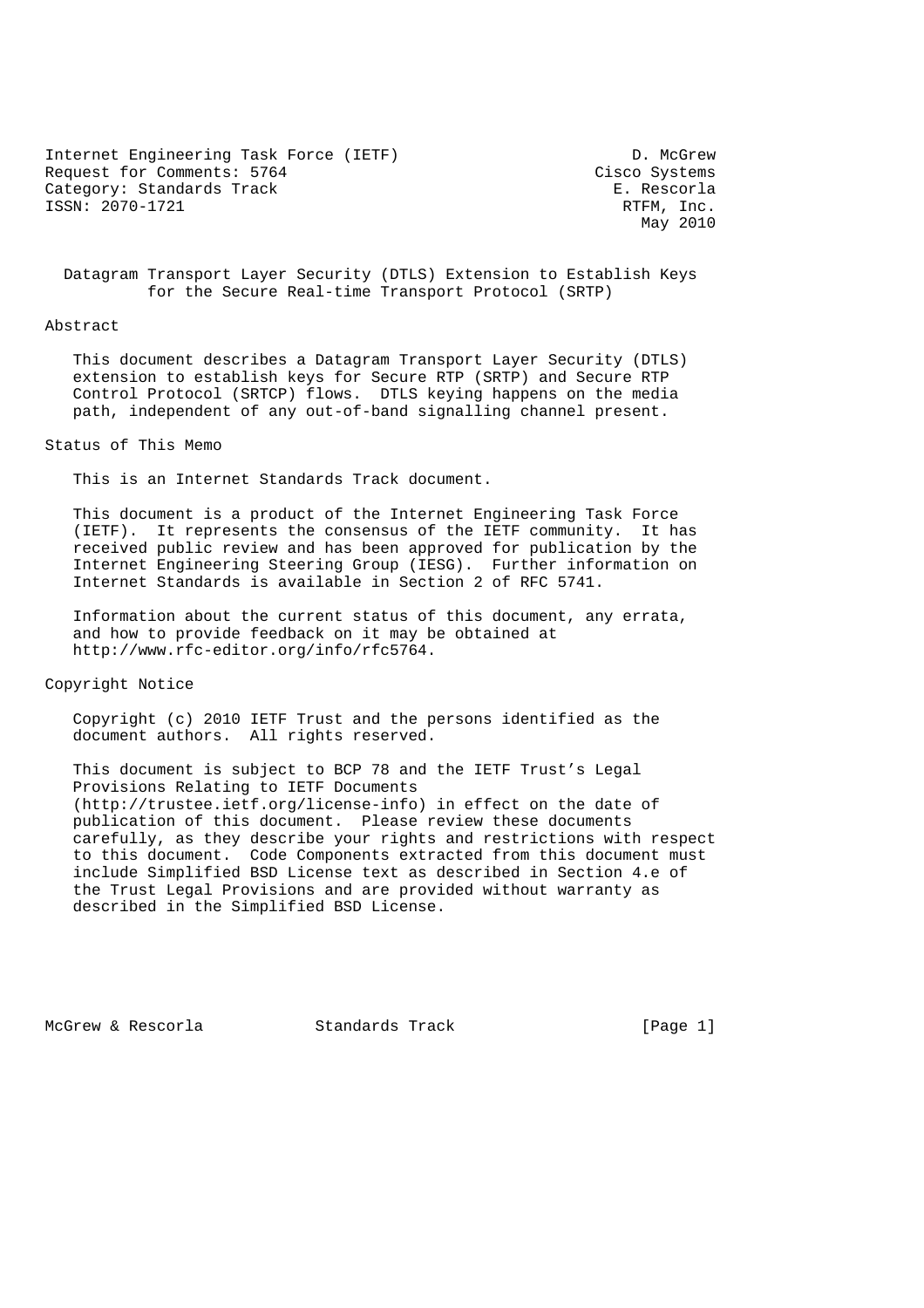This document may contain material from IETF Documents or IETF Contributions published or made publicly available before November 10, 2008. The person(s) controlling the copyright in some of this material may not have granted the IETF Trust the right to allow modifications of such material outside the IETF Standards Process. Without obtaining an adequate license from the person(s) controlling the copyright in such materials, this document may not be modified outside the IETF Standards Process, and derivative works of it may not be created outside the IETF Standards Process, except to format it for publication as an RFC or to translate it into languages other than English.

#### Table of Contents

| $1$ .                                                        |  |  |  |  | $\overline{\phantom{a}}$ |
|--------------------------------------------------------------|--|--|--|--|--------------------------|
| Conventions Used In This Document<br>2.                      |  |  |  |  | $\overline{3}$           |
| 3.<br>Overview of DTLS-SRTP Operation                        |  |  |  |  | $\overline{4}$           |
| DTLS Extensions for SRTP Key Establishment<br>4 <sub>1</sub> |  |  |  |  | 5                        |
| 4.1.                                                         |  |  |  |  | 5                        |
| 4.1.1. use_srtp Extension Definition                         |  |  |  |  | $\overline{7}$           |
| 4.1.2. SRTP Protection Profiles 8                            |  |  |  |  |                          |
|                                                              |  |  |  |  |                          |
|                                                              |  |  |  |  |                          |
|                                                              |  |  |  |  |                          |
| Key Usage Limitations 12<br>4.4.                             |  |  |  |  |                          |
| 5. Use of RTP and RTCP over a DTLS-SRTP Channel 13           |  |  |  |  |                          |
| 5.1.                                                         |  |  |  |  |                          |
|                                                              |  |  |  |  |                          |
|                                                              |  |  |  |  |                          |
| 5.2. Rehandshake and Rekey 16                                |  |  |  |  |                          |
| Multi-Party RTP Sessions 17<br>б.                            |  |  |  |  |                          |
| 7. Security Considerations 17                                |  |  |  |  |                          |
| 7.1. Security of Negotiation 17                              |  |  |  |  |                          |
|                                                              |  |  |  |  |                          |
| 7.3. Sequence Number Interactions 18                         |  |  |  |  |                          |
|                                                              |  |  |  |  |                          |
| 7.3.2. Renegotiation 18                                      |  |  |  |  |                          |
|                                                              |  |  |  |  |                          |
| Session Description for RTP/SAVP over DTLS 19<br>8.          |  |  |  |  |                          |
| 9.                                                           |  |  |  |  |                          |
|                                                              |  |  |  |  |                          |
|                                                              |  |  |  |  |                          |
| 11.1. Normative References 21                                |  |  |  |  |                          |
| 11.2. Informative References 21                              |  |  |  |  |                          |
| Appendix A. Overview of DTLS $\ldots$ , 23                   |  |  |  |  |                          |
| Appendix B. Performance of Multiple DTLS Handshakes 24       |  |  |  |  |                          |

McGrew & Rescorla Standards Track [Page 2]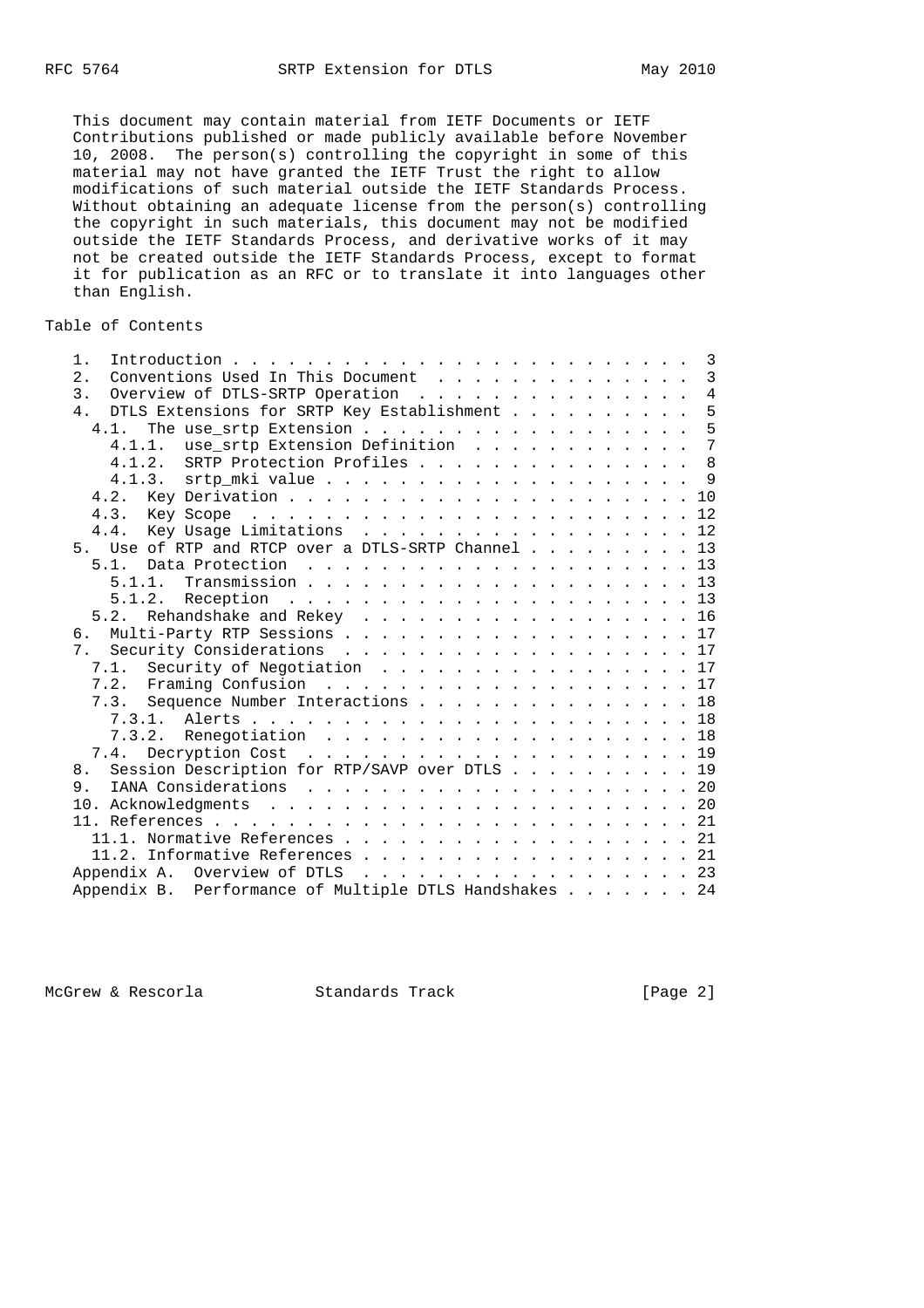## 1. Introduction

 The Secure RTP (SRTP) profile [RFC3711] can provide confidentiality, message authentication, and replay protection to RTP data and RTP Control (RTCP) traffic. SRTP does not provide key management functionality, but instead depends on external key management to exchange secret master keys, and to negotiate the algorithms and parameters for use with those keys.

 Datagram Transport Layer Security (DTLS) [RFC4347] is a channel security protocol that offers integrated key management, parameter negotiation, and secure data transfer. Because DTLS data transfer protocol is generic, it is less highly optimized for use with RTP than is SRTP, which has been specifically tuned for that purpose.

 This document describes DTLS-SRTP, a SRTP extension for DTLS that combines the performance and encryption flexibility benefits of SRTP with the flexibility and convenience of DTLS-integrated key and association management. DTLS-SRTP can be viewed in two equivalent ways: as a new key management method for SRTP, and a new RTP-specific data format for DTLS.

The key points of DTLS-SRTP are that:

- o application data is protected using SRTP,
- o the DTLS handshake is used to establish keying material, algorithms, and parameters for SRTP,
- o a DTLS extension is used to negotiate SRTP algorithms, and
- o other DTLS record-layer content types are protected using the ordinary DTLS record format.

 The remainder of this memo is structured as follows. Section 2 describes conventions used to indicate normative requirements. Section 3 provides an overview of DTLS-SRTP operation. Section 4 specifies the DTLS extensions, while Section 5 discusses how RTP and RTCP are transported over a DTLS-SRTP channel. Section 6 describes use with multi-party sessions. Section 7 and Section 9 describe Security and IANA considerations.

2. Conventions Used In This Document

 The key words "MUST", "MUST NOT", "REQUIRED", "SHALL", "SHALL NOT", "SHOULD", "SHOULD NOT", "RECOMMENDED", "MAY", and "OPTIONAL" in this document are to be interpreted as described in [RFC2119].

McGrew & Rescorla Standards Track [Page 3]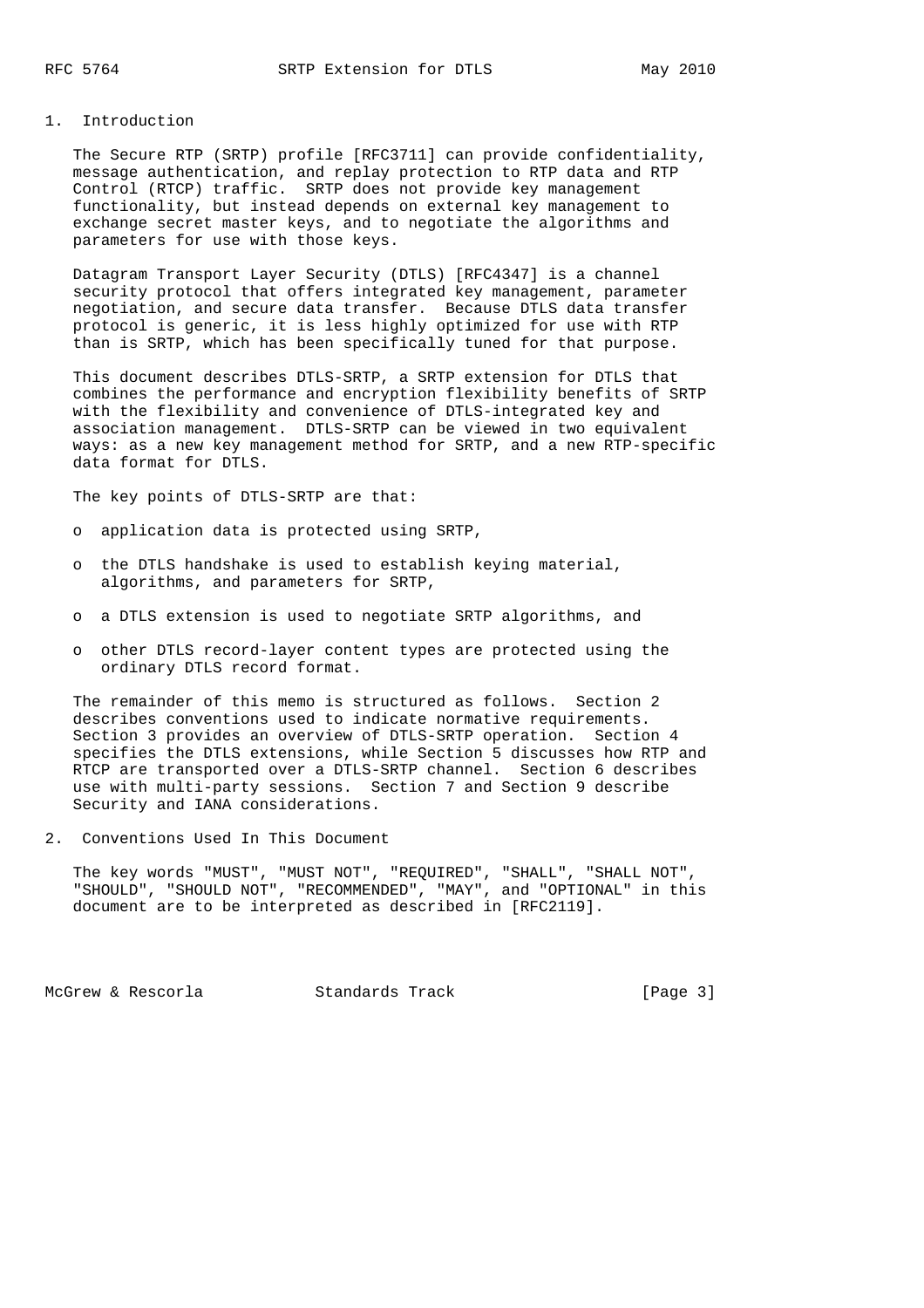## 3. Overview of DTLS-SRTP Operation

 DTLS-SRTP is defined for point-to-point media sessions, in which there are exactly two participants. Each DTLS-SRTP session contains a single DTLS association (called a "connection" in TLS jargon), and either two SRTP contexts (if media traffic is flowing in both directions on the same host/port quartet) or one SRTP context (if media traffic is only flowing in one direction). All SRTP traffic flowing over that pair in a given direction uses a single SRTP context. A single DTLS-SRTP session only protects data carried over a single UDP source and destination port pair.

 The general pattern of DTLS-SRTP is as follows. For each RTP or RTCP flow the peers do a DTLS handshake on the same source and destination port pair to establish a DTLS association. Which side is the DTLS client and which side is the DTLS server must be established via some out-of-band mechanism such as SDP. The keying material from that handshake is fed into the SRTP stack. Once that association is established, RTP packets are protected (becoming SRTP) using that keying material.

 RTP and RTCP traffic is usually sent on two separate UDP ports. When symmetric RTP [RFC4961] is used, two bidirectional DTLS-SRTP sessions are needed, one for the RTP port, one for the RTCP port. When RTP flows are not symmetric, four unidirectional DTLS-SRTP sessions are needed (for inbound and outbound RTP, and inbound and outbound RTCP).

 Symmetric RTP [RFC4961] is the case in which there are two RTP sessions that have their source and destination ports and addresses reversed, in a manner similar to the way that a TCP connection uses its ports. Each participant has an inbound RTP session and an outbound RTP session. When symmetric RTP is used, a single DTLS-SRTP session can protect both of the RTP sessions. It is RECOMMENDED that symmetric RTP be used with DTLS-SRTP.

 RTP and RTCP traffic MAY be multiplexed on a single UDP port [RFC5761]. In this case, both RTP and RTCP packets may be sent over the same DTLS-SRTP session, halving the number of DTLS-SRTP sessions needed. This improves the cryptographic performance of DTLS, but may cause problems when RTCP and RTP are subject to different network treatment (e.g., for bandwidth reservation or scheduling reasons).

 Between a single pair of participants, there may be multiple media sessions. There MUST be a separate DTLS-SRTP session for each distinct pair of source and destination ports used by a media session (though the sessions can share a single DTLS session and hence amortize the initial public key handshake!).

McGrew & Rescorla Standards Track [Page 4]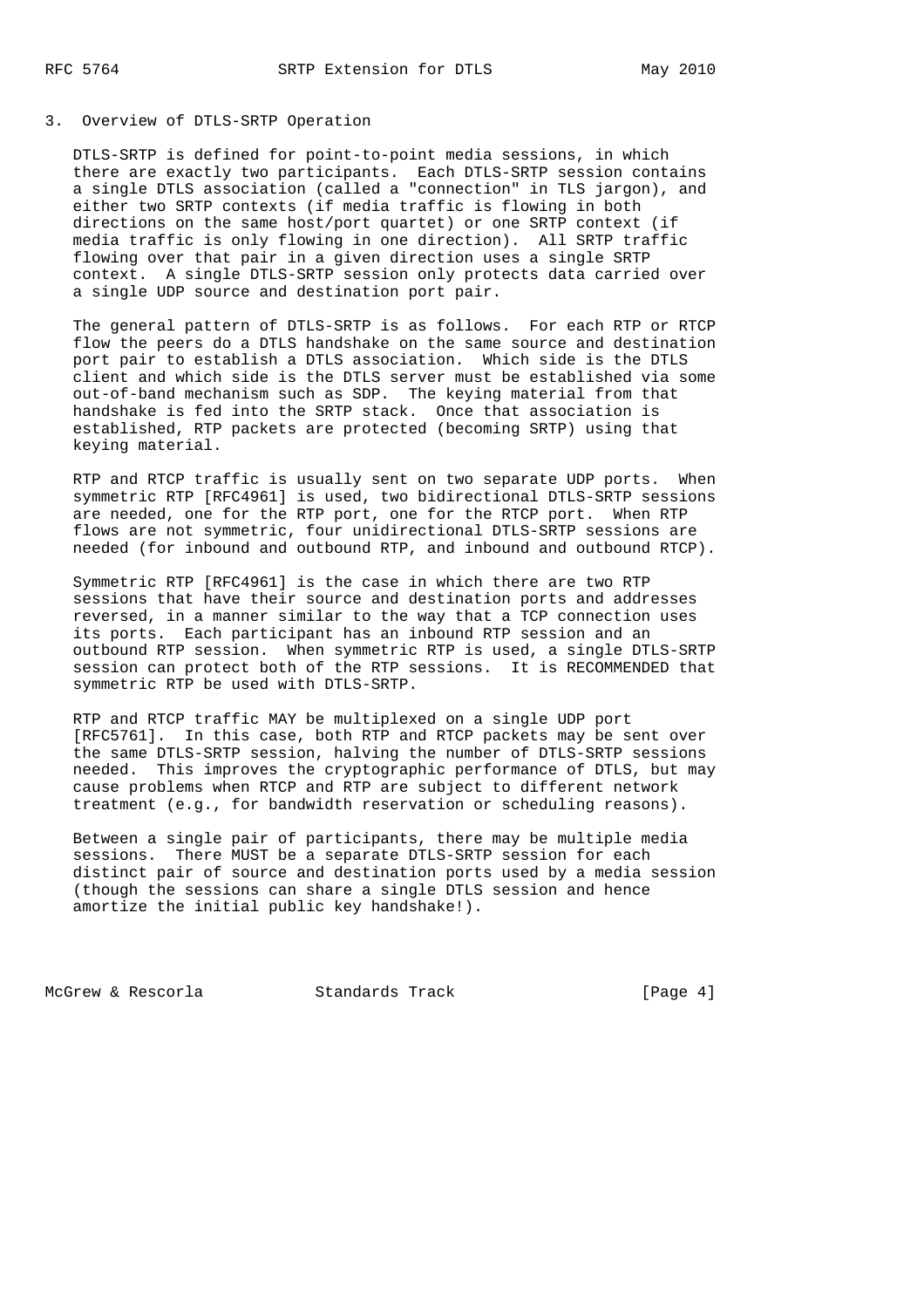A DTLS-SRTP session may be indicated by an external signaling protocol like SIP. When the signaling exchange is integrity protected (e.g., when SIP Identity protection via digital signatures is used), DTLS-SRTP can leverage this integrity guarantee to provide complete security of the media stream. A description of how to indicate DTLS-SRTP sessions in SIP and SDP [RFC4566], and how to authenticate the endpoints using fingerprints can be found in [RFC5763].

 In a naive implementation, when there are multiple media sessions, there is a new DTLS session establishment (complete with public key cryptography) for each media channel. For example, a videophone may be sending both an audio stream and a video stream, each of which would use a separate DTLS session establishment exchange, which would proceed in parallel. As an optimization, the DTLS-SRTP implementation SHOULD use the following strategy: a single DTLS association is established, and all other DTLS associations wait until that connection is established before proceeding with their handshakes. This strategy allows the later sessions to use DTLS session resumption, which allows the amortization of the expensive public key cryptography operations over multiple DTLS handshakes.

 The SRTP keys used to protect packets originated by the client are distinct from the SRTP keys used to protect packets originated by the server. All of the RTP sources originating on the client for the same channel use the same SRTP keys, and similarly, all of the RTP sources originating on the server for the same channel use the same SRTP keys. The SRTP implementation MUST ensure that all of the synchronization source (SSRC) values for all of the RTP sources originating from the same device over the same channel are distinct, in order to avoid the "two-time pad" problem (as described in Section 9.1 of RFC 3711). Note that this is not an issue for separate media streams (on different host/port quartets) that use independent keying material even if an SSRC collision occurs.

4. DTLS Extensions for SRTP Key Establishment

## 4.1. The use\_srtp Extension

 In order to negotiate the use of SRTP data protection, clients include an extension of type "use\_srtp" in the DTLS extended client hello. This extension MUST only be used when the data being transported is RTP or RTCP [RFC3550]. The "extension\_data" field of this extension contains the list of acceptable SRTP protection profiles, as indicated below.

McGrew & Rescorla Standards Track [Page 5]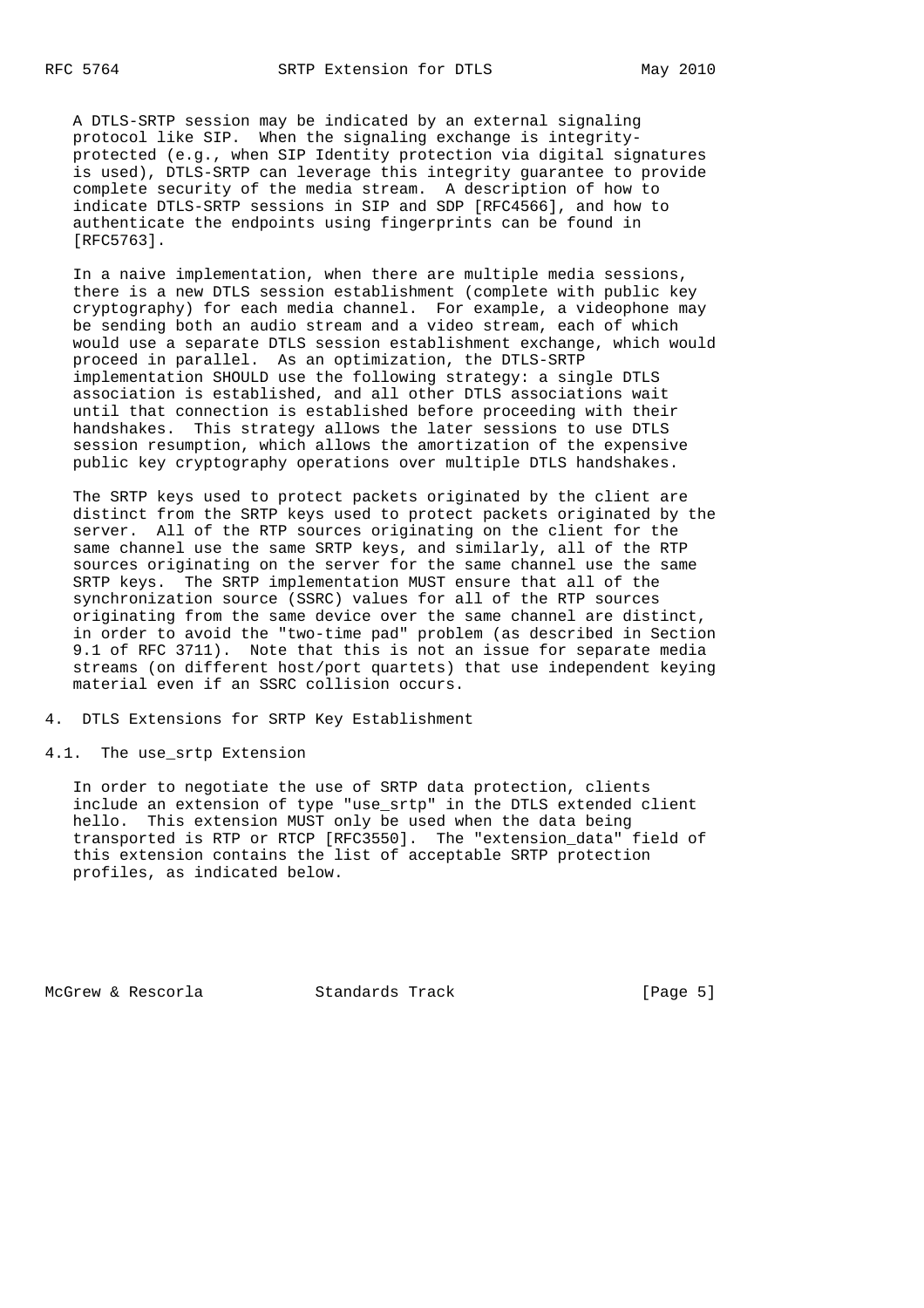Servers that receive an extended hello containing a "use\_srtp" extension can agree to use SRTP by including an extension of type "use srtp", with the chosen protection profile in the extended server hello. This process is shown below.

| Client                 |                        | Server                 |
|------------------------|------------------------|------------------------|
| ClientHello + use srtp | -------->              |                        |
|                        |                        | ServerHello + use srtp |
|                        |                        | Certificate*           |
|                        |                        | ServerKeyExchange*     |
|                        |                        | CertificateRequest*    |
|                        |                        | ServerHelloDone        |
| Certificate*           |                        |                        |
| ClientKeyExchange      |                        |                        |
| CertificateVerify*     |                        |                        |
| [ChangeCipherSpec]     |                        |                        |
| Finished               |                        |                        |
|                        |                        | [ChangeCipherSpec]     |
|                        | -------                | Finished               |
| SRTP packets           | <b>&lt;-------&gt;</b> | SRTP packets           |

 Note that '\*' indicates messages that are not always sent in DTLS. The CertificateRequest, client and server Certificates, and CertificateVerify will be sent in DTLS-SRTP.

 Once the "use\_srtp" extension is negotiated, the RTP or RTCP application data is protected solely using SRTP. Application data is never sent in DTLS record-layer "application\_data" packets. Rather, complete RTP or RTCP packets are passed to the DTLS stack, which passes them to the SRTP stack, which protects them appropriately. Note that if RTP/RTCP multiplexing [RFC5761] is in use, this means that RTP and RTCP packets may both be passed to the DTLS stack. Because the DTLS layer does not process the packets, it does not need to distinguish them. The SRTP stack can use the procedures of [RFC5761] to distinguish RTP from RTCP.

 When the "use\_srtp" extension is in effect, implementations must not place more than one application data "record" per datagram. (This is only meaningful from the perspective of DTLS because SRTP is inherently oriented towards one payload per packet, but this is stated purely for clarification.)

 Data other than RTP/RTCP (i.e., TLS control messages) MUST use ordinary DTLS framing and MUST be placed in separate datagrams from SRTP data.

McGrew & Rescorla Standards Track [Page 6]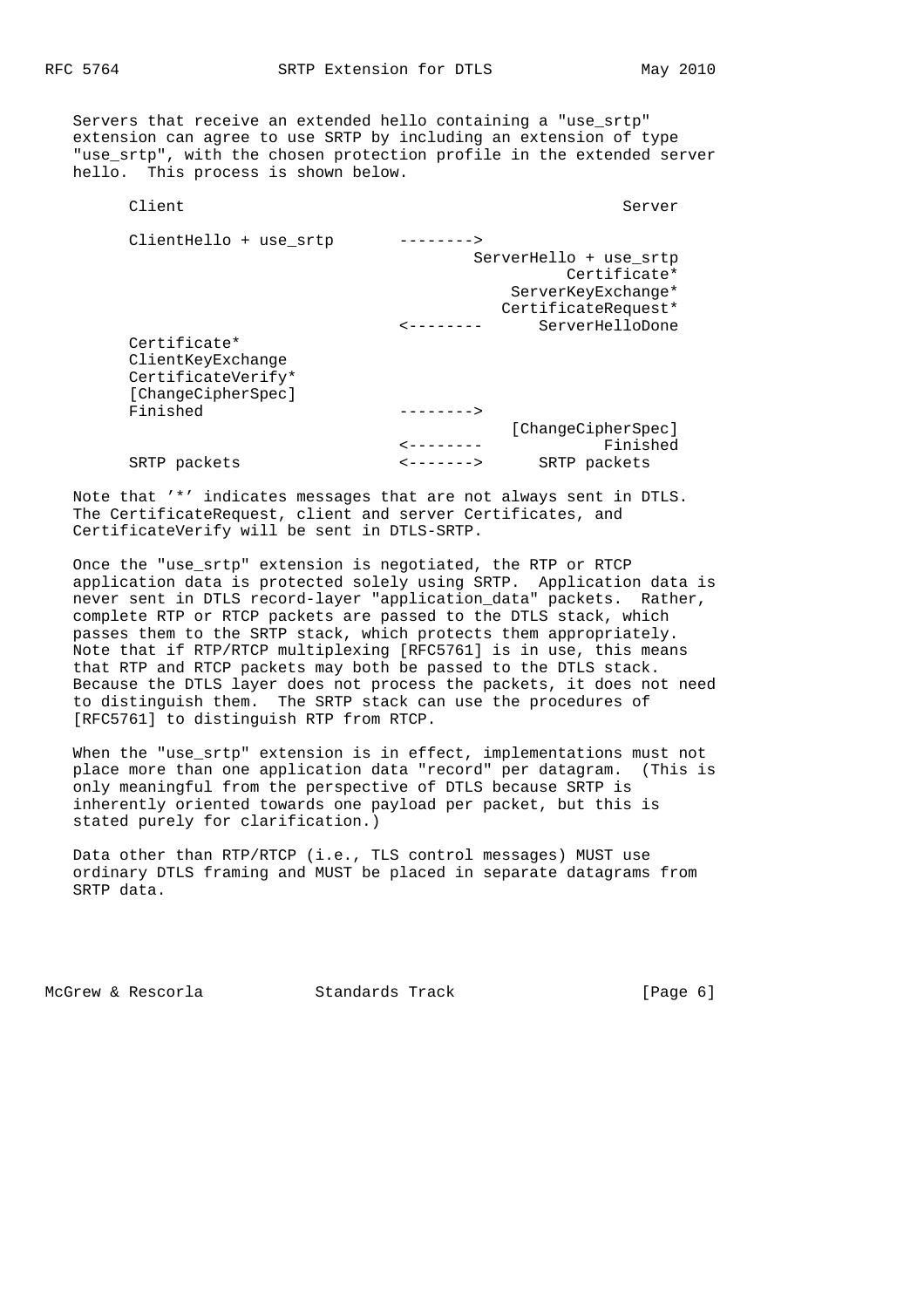A DTLS-SRTP handshake establishes one or more SRTP crypto contexts; however, they all have the same SRTP Protection Profile and Master Key Identifier (MKI), if any. MKIs are used solely to distinguish the keying material and protection profiles between distinct handshakes, for instance, due to rekeying. When an MKI is established in a DTLS-SRTP session, it MUST apply for all of the SSRCs within that session -- though a single endpoint may negotiate multiple DTLS-SRTP sessions due, for instance, to forking. (Note that RFC 3711 allows packets within the same session but with different SSRCs to use MKIs differently; in contrast, DTLS-SRTP requires that MKIs and the keys that they are associated with have the same meaning and are uniform across the entire SRTP session.)

4.1.1. use\_srtp Extension Definition

 The client MUST fill the extension\_data field of the "use\_srtp" extension with an UseSRTPData value (see Section 9 for the registration):

uint8 SRTPProtectionProfile[2];

 struct { SRTPProtectionProfiles SRTPProtectionProfiles; opaque srtp\_mki<0..255>; } UseSRTPData;

SRTPProtectionProfile SRTPProtectionProfiles<2..2^16-1>;

 The SRTPProtectionProfiles list indicates the SRTP protection profiles that the client is willing to support, listed in descending order of preference. The srtp\_mki value contains the SRTP Master Key Identifier (MKI) value (if any) that the client will use for his SRTP packets. If this field is of zero length, then no MKI will be used.

 Note: for those unfamiliar with TLS syntax, "srtp\_mki<0..255>" indicates a variable-length value with a length between 0 and 255 (inclusive). Thus, the MKI may be up to 255 bytes long.

 If the server is willing to accept the use\_srtp extension, it MUST respond with its own "use\_srtp" extension in the ExtendedServerHello. The extension\_data field MUST contain a UseSRTPData value with a single SRTPProtectionProfile value that the server has chosen for use with this connection. The server MUST NOT select a value that the client has not offered. If there is no shared profile, the server SHOULD NOT return the use\_srtp extension at which point the connection falls back to the negotiated DTLS cipher suite. If that is not acceptable, the server SHOULD return an appropriate DTLS alert.

McGrew & Rescorla Standards Track [Page 7]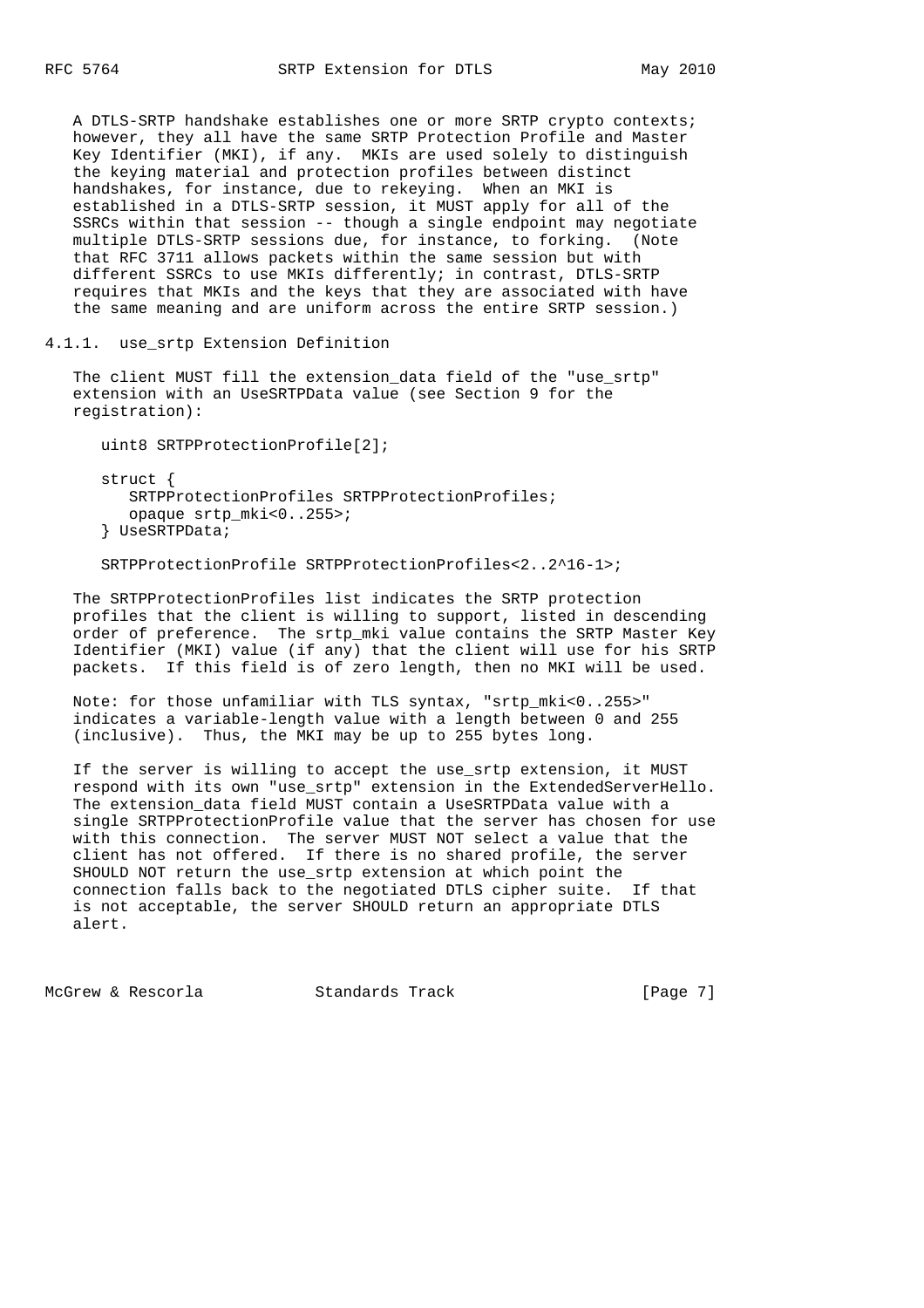4.1.2. SRTP Protection Profiles

 A DTLS-SRTP SRTP Protection Profile defines the parameters and options that are in effect for the SRTP processing. This document defines the following SRTP protection profiles.

| SRTPProtectionProfile SRTP_AES128_CM_HMAC_SHA1_80 = $\{0x00, 0x01\}$ |  |                    |
|----------------------------------------------------------------------|--|--------------------|
| SRTPProtectionProfile SRTP_AES128_CM_HMAC_SHA1_32 = $\{0x00, 0x02\}$ |  |                    |
| SRTPProtectionProfile SRTP NULL HMAC SHA1 80                         |  | $= \{0x00, 0x05\}$ |
| SRTPProtectionProfile SRTP NULL HMAC SHA1 32                         |  | $= \{0x00, 0x06\}$ |

 The following list indicates the SRTP transform parameters for each protection profile. The parameters cipher\_key\_length, cipher\_salt\_length, auth\_key\_length, and auth\_tag\_length express the number of bits in the values to which they refer. The maximum\_lifetime parameter indicates the maximum number of packets that can be protected with each single set of keys when the parameter profile is in use. All of these parameters apply to both RTP and RTCP, unless the RTCP parameters are separately specified.

All of the crypto algorithms in these profiles are from [RFC3711].

 SRTP\_AES128\_CM\_HMAC\_SHA1\_80 cipher: AES\_128\_CM cipher\_key\_length: 128 cipher\_salt\_length: 112 maximum\_lifetime: 2^31 auth\_function: HMAC-SHA1 auth\_key\_length: 160 auth\_tag\_length: 80 SRTP\_AES128\_CM\_HMAC\_SHA1\_32 cipher: AES\_128\_CM cipher\_key\_length: 128 cipher\_salt\_length: 112 maximum\_lifetime: 2^31 auth function: HMAC-SHA1 auth\_key\_length: 160 auth\_tag\_length: 32 RTCP auth\_tag\_length: 80 SRTP\_NULL\_HMAC\_SHA1\_80 cipher: NULL cipher\_key\_length: 0 cipher\_salt\_length: 0 maximum\_lifetime: 2^31 auth\_function: HMAC-SHA1 auth\_key\_length: 160 auth\_tag\_length: 80

McGrew & Rescorla Standards Track [Page 8]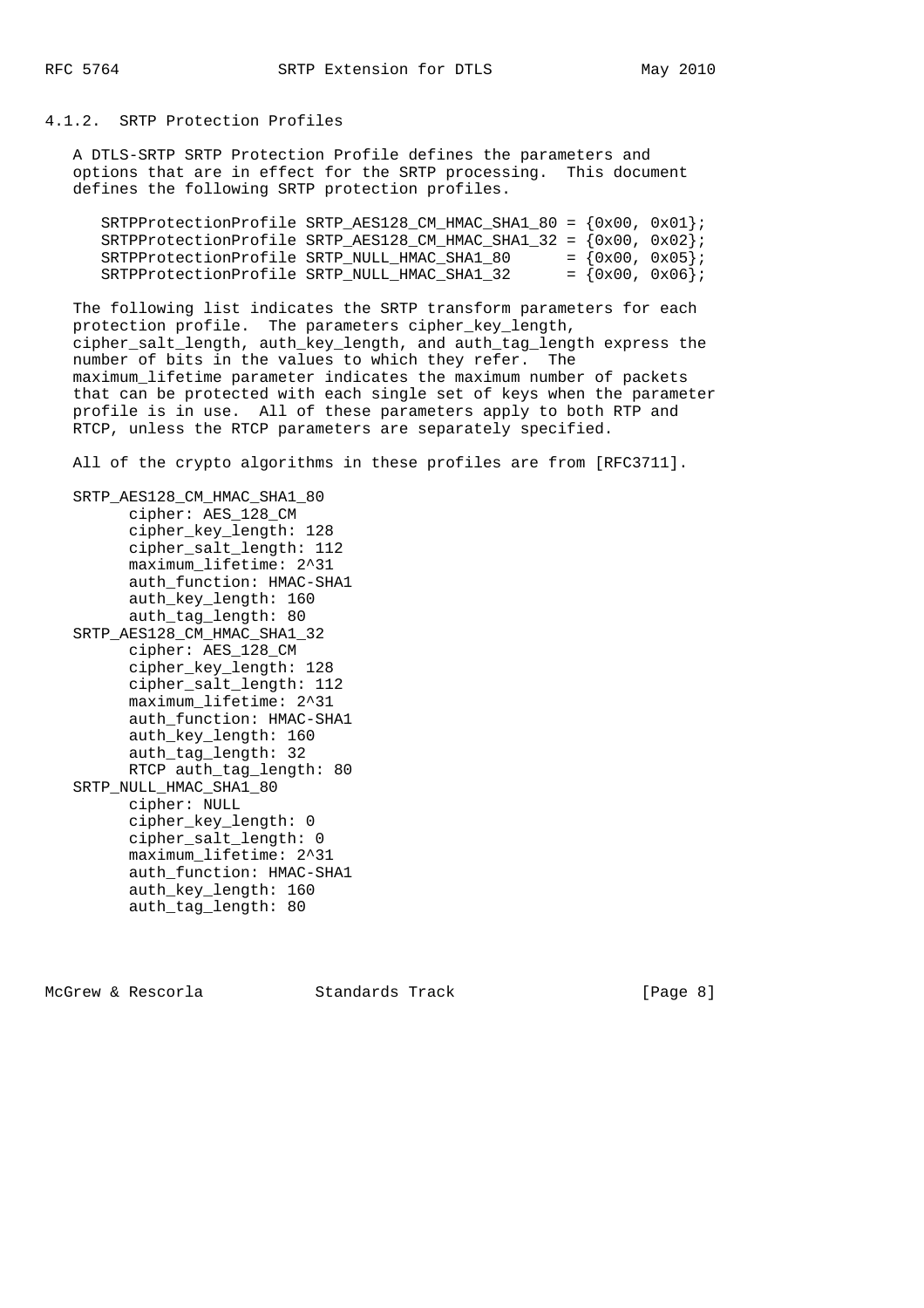SRTP\_NULL\_HMAC\_SHA1\_32 cipher: NULL cipher\_key\_length: 0 cipher\_salt\_length: 0 maximum\_lifetime: 2^31 auth function: HMAC-SHA1 auth\_key\_length: 160 auth\_tag\_length: 32 RTCP auth tag length: 80

 With all of these SRTP Parameter profiles, the following SRTP options are in effect:

- o The TLS PseudoRandom Function (PRF) is used to generate keys to feed into the SRTP Key Derivation Function (KDF). When DTLS 1.2 [DTLS1.2] is in use, the PRF is the one associated with the cipher suite. Note that this specification is compatible with DTLS 1.0 or DTLS 1.2
- o The Key Derivation Rate (KDR) is equal to zero. Thus, keys are not re-derived based on the SRTP sequence number.
- o The key derivation procedures from Section 4.3 with the AES-CM PRF from RFC 3711 are used.
- o For all other parameters (in particular, SRTP replay window size and FEC order), the default values are used.

 If values other than the defaults for these parameters are required, they can be enabled by writing a separate specification specifying SDP syntax to signal them.

 Applications using DTLS-SRTP SHOULD coordinate the SRTP Protection Profiles between the DTLS-SRTP session that protects an RTP flow and the DTLS-SRTP session that protects the associated RTCP flow (in those cases in which the RTP and RTCP are not multiplexed over a common port). In particular, identical ciphers SHOULD be used.

 New SRTPProtectionProfile values must be defined according to the "Specification Required" policy as defined by RFC 5226 [RFC5226]. See Section 9 for IANA Considerations.

4.1.3. srtp\_mki value

 The srtp\_mki value MAY be used to indicate the capability and desire to use the SRTP Master Key Identifier (MKI) field in the SRTP and SRTCP packets. The MKI field indicates to an SRTP receiver which key was used to protect the packet that contains that field.

McGrew & Rescorla Standards Track [Page 9]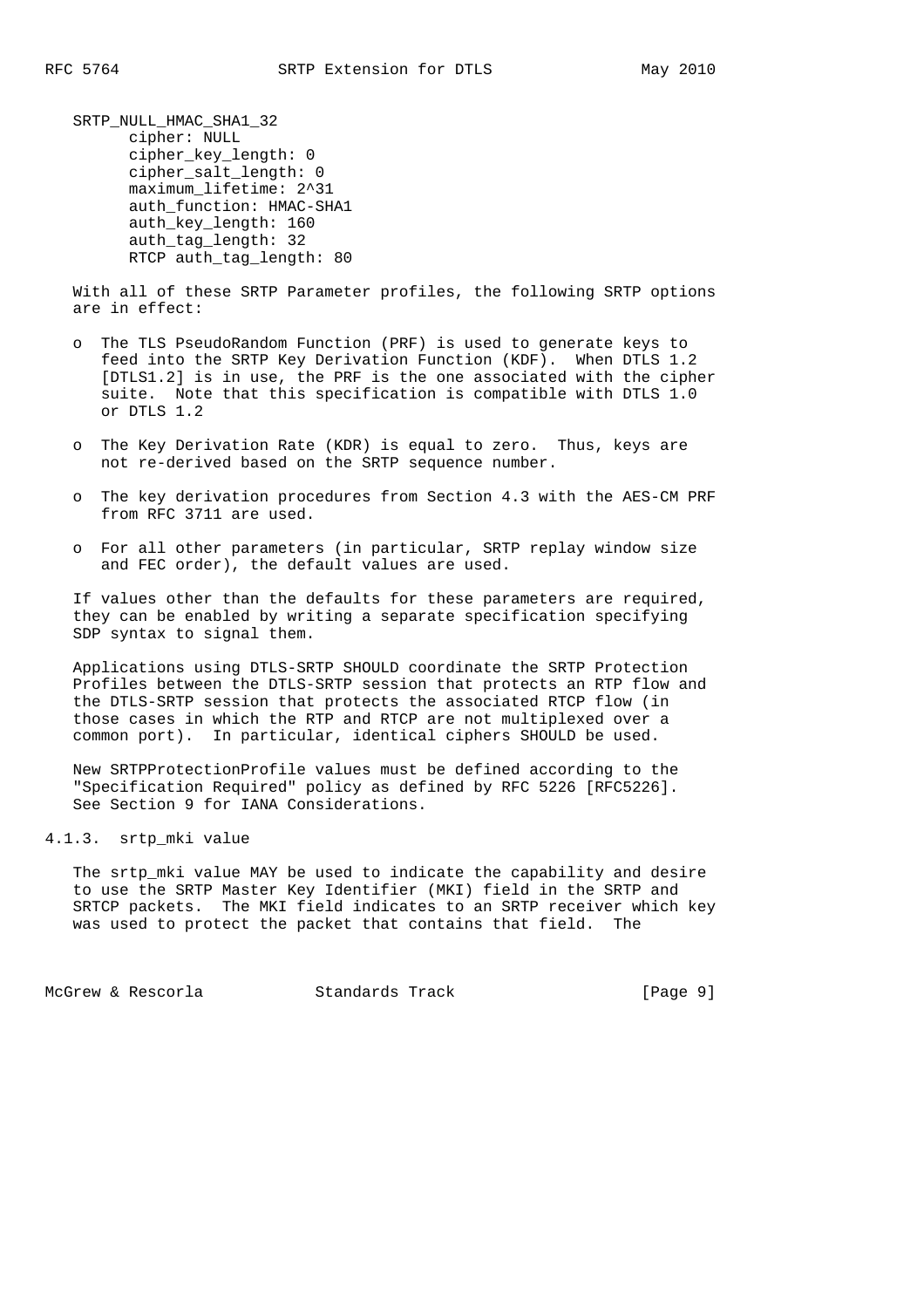srtp\_mki field contains the value of the SRTP MKI which is associated with the SRTP master keys derived from this handshake. Each SRTP session MUST have exactly one master key that is used to protect packets at any given time. The client MUST choose the MKI value so that it is distinct from the last MKI value that was used, and it SHOULD make these values unique for the duration of the TLS session.

 Upon receipt of a "use\_srtp" extension containing a "srtp\_mki" field, the server MUST either (assuming it accepts the extension at all):

- 1. include a matching "srtp\_mki" value in its "use\_srtp" extension to indicate that it will make use of the MKI, or
- 2. return an empty "srtp\_mki" value to indicate that it cannot make use of the MKI.

 If the client detects a nonzero-length MKI in the server's response that is different than the one the client offered, then the client MUST abort the handshake and SHOULD send an invalid\_parameter alert. If the client and server agree on an MKI, all SRTP packets protected under the new security parameters MUST contain that MKI.

 Note that any given DTLS-SRTP session only has a single active MKI (if any). Thus, at any given time, a set of endpoints will generally only be using one MKI (the major exception is during rehandshakes).

4.2. Key Derivation

 When SRTP mode is in effect, different keys are used for ordinary DTLS record protection and SRTP packet protection. These keys are generated using a TLS exporter [RFC5705] to generate

 2 \* (SRTPSecurityParams.master\_key\_len + SRTPSecurityParams.master\_salt\_len) bytes of data

 which are assigned as shown below. The per-association context value is empty.

 client\_write\_SRTP\_master\_key[SRTPSecurityParams.master\_key\_len]; server\_write\_SRTP\_master\_key[SRTPSecurityParams.master\_key\_len]; client\_write\_SRTP\_master\_salt[SRTPSecurityParams.master\_salt\_len]; server\_write\_SRTP\_master\_salt[SRTPSecurityParams.master\_salt\_len];

 The exporter label for this usage is "EXTRACTOR-dtls\_srtp". (The "EXTRACTOR" prefix is for historical compatibility.)

 The four keying material values (the master key and master salt for each direction) are provided as inputs to the SRTP key derivation mechanism, as shown in Figure 1 and detailed below. By default, the

McGrew & Rescorla Standards Track [Page 10]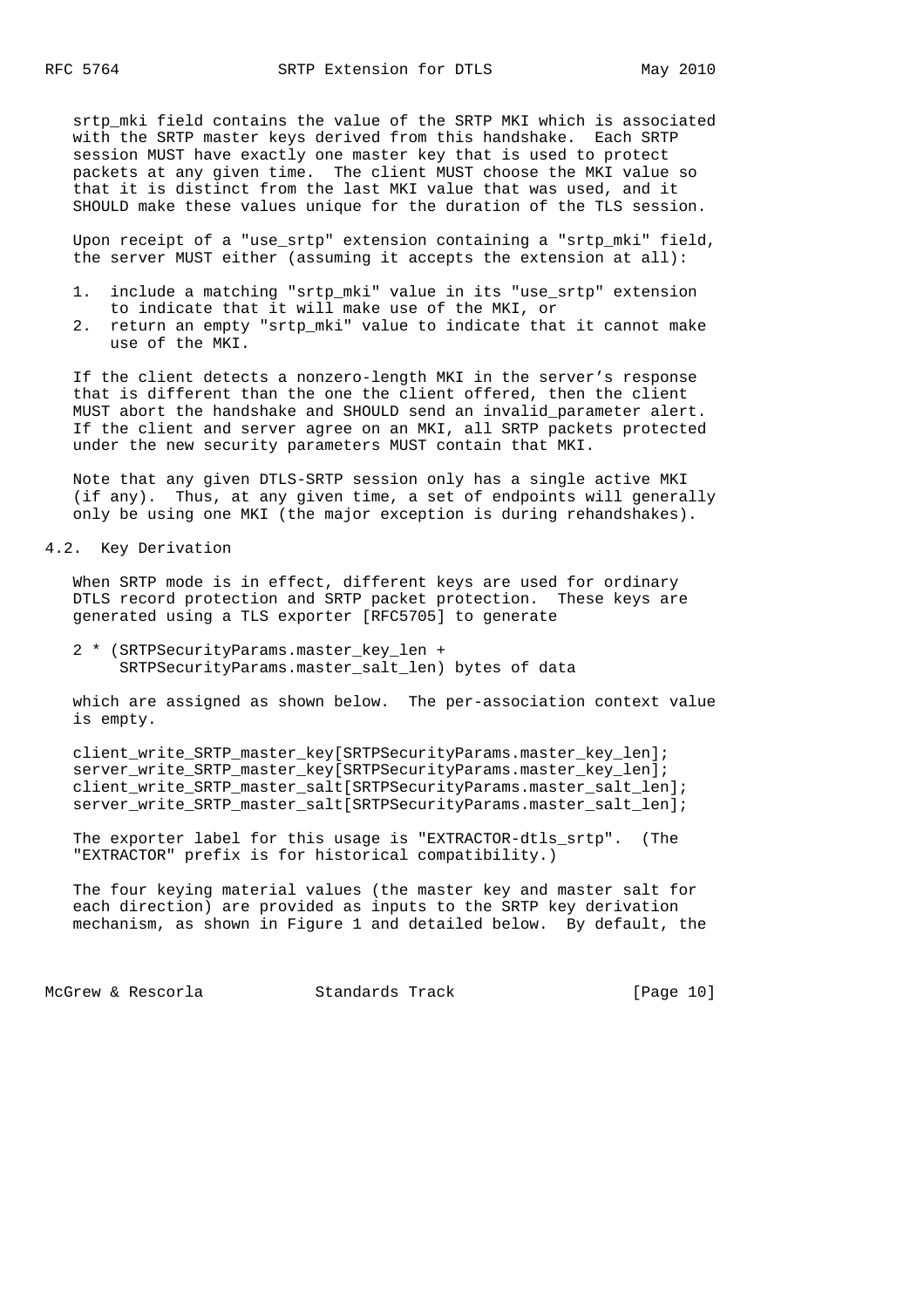mechanism defined in Section 4.3 of [RFC3711] is used, unless another key derivation mechanism is specified as part of an SRTP Protection Profile.

 The client\_write\_SRTP\_master\_key and client\_write\_SRTP\_master\_salt are provided to one invocation of the SRTP key derivation function, to generate the SRTP keys used to encrypt and authenticate packets sent by the client. The server MUST only use these keys to decrypt and to check the authenticity of inbound packets.

 The server\_write\_SRTP\_master\_key and server\_write\_SRTP\_master\_salt are provided to one invocation of the SRTP key derivation function, to generate the SRTP keys used to encrypt and authenticate packets sent by the server. The client MUST only use these keys to decrypt and to check the authenticity of inbound packets.

| TLS master<br>secret label<br>$\overline{V}$ |                                                                                                     |                                                                                                                                                                   |  |
|----------------------------------------------|-----------------------------------------------------------------------------------------------------|-------------------------------------------------------------------------------------------------------------------------------------------------------------------|--|
| TLS extractor                                |                                                                                                     |                                                                                                                                                                   |  |
|                                              | +-> client_write_SRTP_master_key ----+--->  SRTP  -> client                                         | ------+ SRTP<br>+-> KDF write<br>$+---++$ keys                                                                                                                    |  |
|                                              | +-> server_write_SRTP_master_key --     +------+ SRTCP<br>+-> client_write_SRTP_master_salt ---  -+ | $\setminus$ \--->   SRTCP  -> client<br>$\begin{pmatrix} 1 & 1 \\ 1 & -1 \end{pmatrix}$ KDF $\begin{pmatrix} 1 & 1 \\ 1 & 1 \end{pmatrix}$ write<br>+------+ keys |  |
|                                              | +-> server_write_SRTP_master_salt -+- --->  KDF   write                                             | +------+ SRTP<br>$\left  \frac{1}{2} \right $ SRTP $\left  \frac{1}{2} \right $ server<br>$+---++$ keys                                                           |  |
|                                              |                                                                                                     | +------+ SRTCP<br>+--->   SRTCP  -> server<br>+----->  KDF   write<br>+------+ keys                                                                               |  |

Figure 1: The derivation of the SRTP keys.

McGrew & Rescorla Standards Track [Page 11]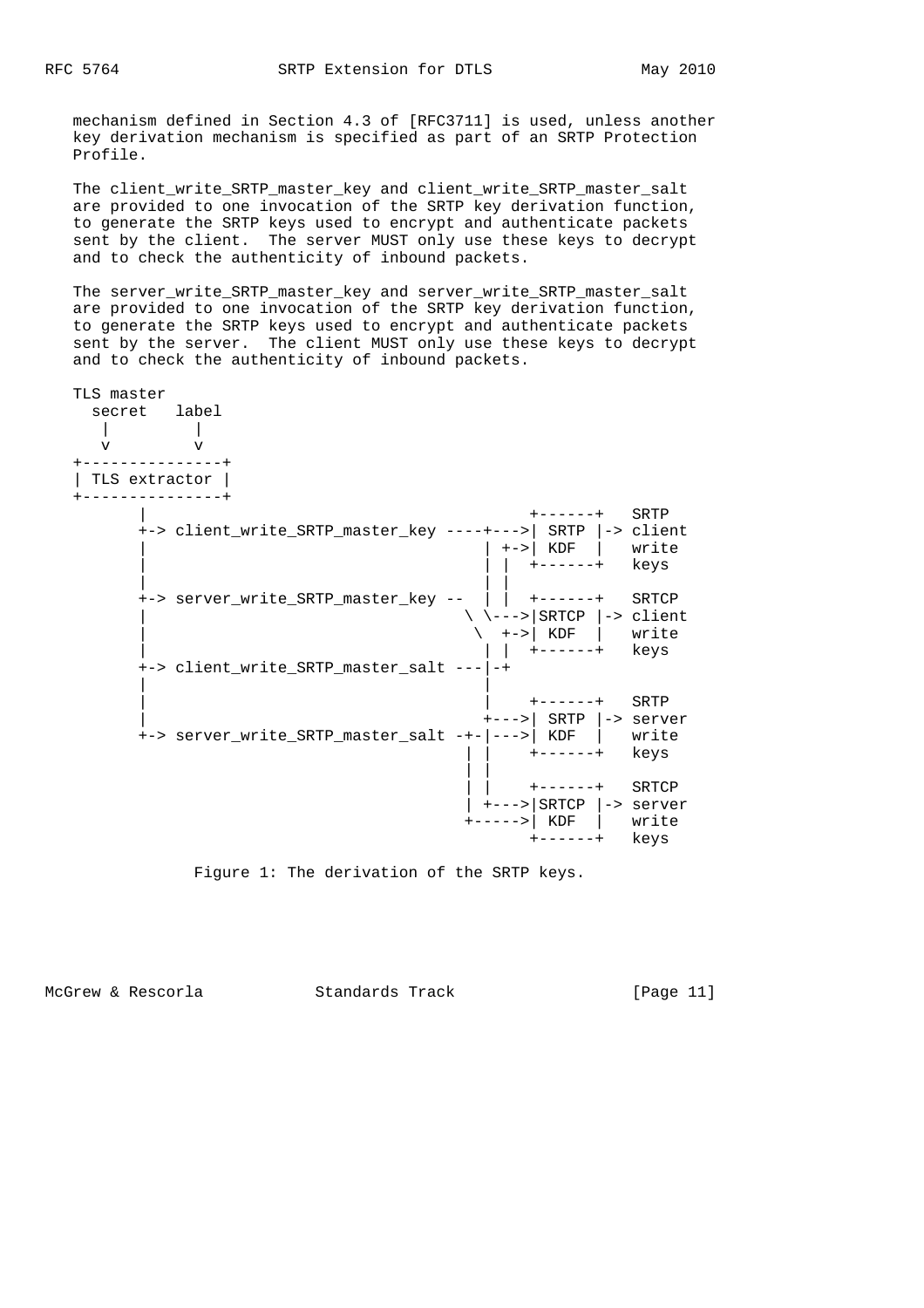When both RTCP and RTP use the same source and destination ports, then both the SRTP and SRTCP keys are needed. Otherwise, there are two DTLS-SRTP sessions, one of which protects the RTP packets and one of which protects the RTCP packets; each DTLS-SRTP session protects the part of an SRTP session that passes over a single source/ destination transport address pair, as shown in Figure 2, independent of which SSRCs are used on that pair. When a DTLS-SRTP session is protecting RTP, the SRTCP keys derived from the DTLS handshake are not needed and are discarded. When a DTLS-SRTP session is protecting RTCP, the SRTP keys derived from the DTLS handshake are not needed and are discarded.

|     | Client   | Server                          |                                          |  |  |  |
|-----|----------|---------------------------------|------------------------------------------|--|--|--|
|     | (Sender) | (Receiver)                      |                                          |  |  |  |
|     |          |                                 | $src/dst = a/b$ and $b/a$                |  |  |  |
|     |          | ------ SRTP ------>             | $src/dst = a/b$ , uses client write keys |  |  |  |
| (2) |          | - <----- DTLS ------>           | $src/dst = c/d$ and $d/c$                |  |  |  |
|     |          | $--- - $ SRTCP $---$            | $src/dst = c/d$ , uses client write keys |  |  |  |
|     |          | $\leftarrow$ ----- SRTCP ------ | $src/dst = d/c$ , uses server write keys |  |  |  |

 Figure 2: A DTLS-SRTP session protecting RTP (1) and another one protecting RTCP (2), showing the transport addresses and keys used.

#### 4.3. Key Scope

 Because of the possibility of packet reordering, DTLS-SRTP implementations SHOULD store multiple SRTP keys sets during a rekey in order to avoid the need for receivers to drop packets for which they lack a key.

# 4.4. Key Usage Limitations

 The maximum\_lifetime parameter in the SRTP protection profile indicates the maximum number of packets that can be protected with each single encryption and authentication key. (Note that, since RTP and RTCP are protected with independent keys, those protocols are counted separately for the purposes of determining when a key has reached the end of its lifetime.) Each profile defines its own limit. When this limit is reached, a new DTLS session SHOULD be used to establish replacement keys, and SRTP implementations MUST NOT use the existing keys for the processing of either outbound or inbound traffic.

McGrew & Rescorla Standards Track [Page 12]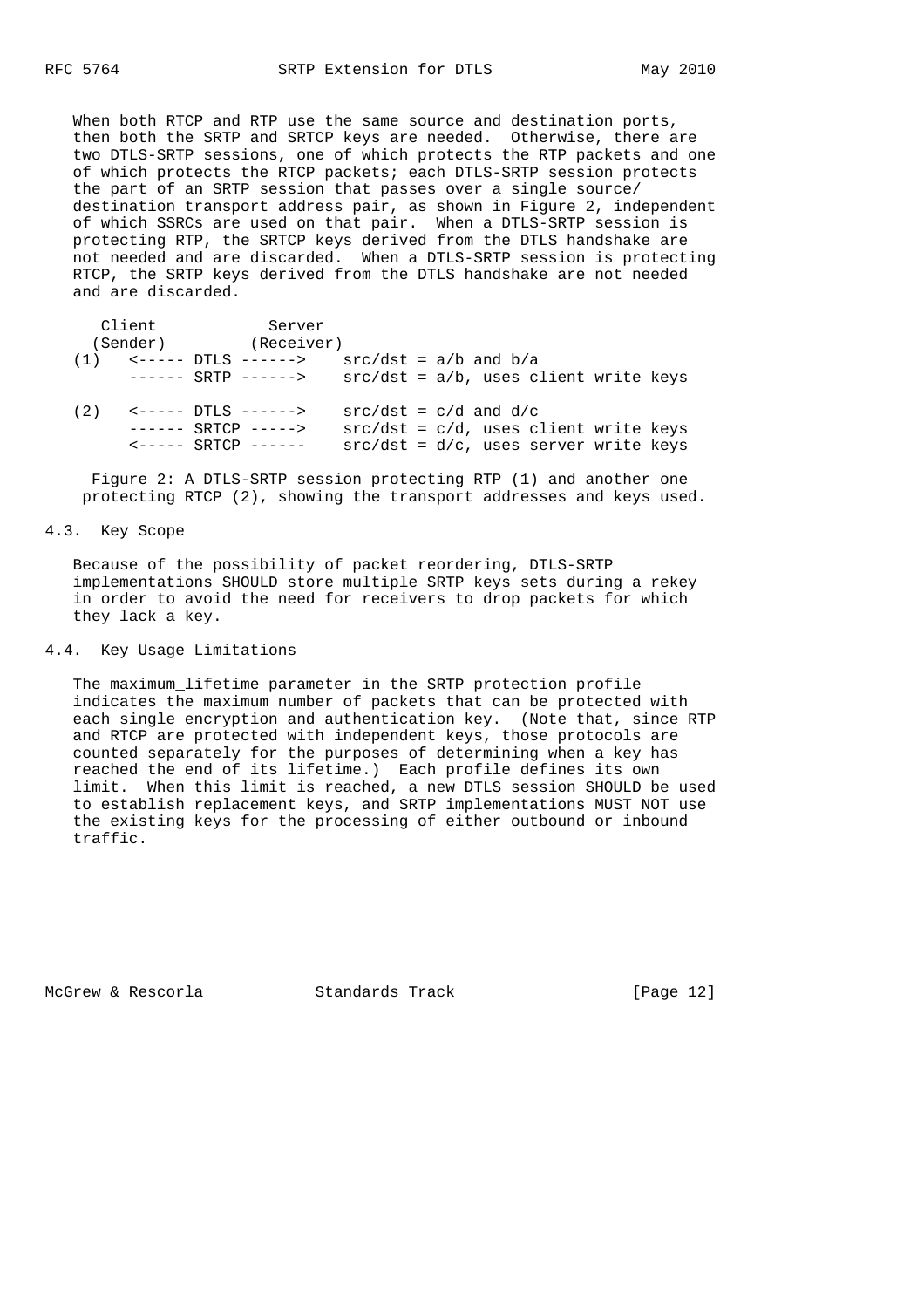5. Use of RTP and RTCP over a DTLS-SRTP Channel

## 5.1. Data Protection

 Once the DTLS handshake has completed, the peers can send RTP or RTCP over the newly created channel. We describe the transmission process first followed by the reception process.

 Within each RTP session, SRTP processing MUST NOT take place before the DTLS handshake completes.

#### 5.1.1. Transmission

 DTLS and TLS define a number of record content types. In ordinary TLS/DTLS, all data is protected using the same record encoding and mechanisms. When the mechanism described in this document is in effect, this is modified so that data written by upper-level protocol clients of DTLS is assumed to be RTP/RTP and is encrypted using SRTP rather than the standard TLS record encoding.

 When a user of DTLS wishes to send an RTP packet in SRTP mode, it delivers it to the DTLS implementation as an ordinary application data write (e.g., SSL\_write()). The DTLS implementation then invokes the processing described in RFC 3711, Sections 3 and 4. The resulting SRTP packet is then sent directly on the wire as a single datagram with no DTLS framing. This provides an encapsulation of the data that conforms to and interoperates with SRTP. Note that the RTP sequence number rather than the DTLS sequence number is used for these packets.

#### 5.1.2. Reception

 When DTLS-SRTP is used to protect an RTP session, the RTP receiver needs to demultiplex packets that are arriving on the RTP port. Arriving packets may be of types RTP, DTLS, or STUN [RFC5389]. If these are the only types of packets present, the type of a packet can be determined by looking at its first byte.

 The process for demultiplexing a packet is as follows. The receiver looks at the first byte of the packet. If the value of this byte is 0 or 1, then the packet is STUN. If the value is in between 128 and 191 (inclusive), then the packet is RTP (or RTCP, if both RTCP and RTP are being multiplexed over the same destination port). If the value is between 20 and 63 (inclusive), the packet is DTLS. This process is summarized in Figure 3.

McGrew & Rescorla Standards Track [Page 13]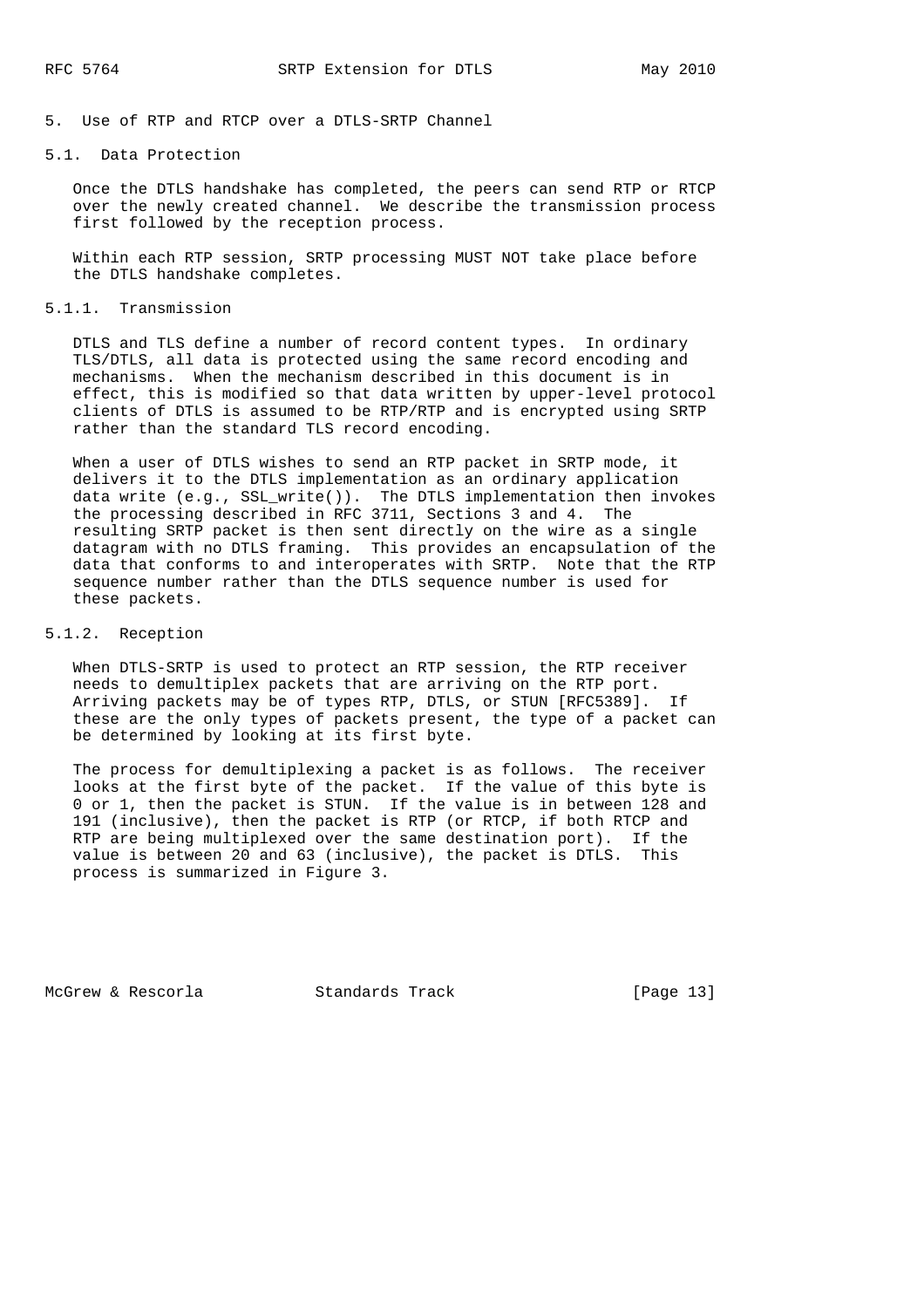|                                                      |  |  |  | 127 < B < 192 -+--> forward to RTP |  |
|------------------------------------------------------|--|--|--|------------------------------------|--|
| packet --> $\vert$ 19 < B < 64 -+--> forward to DTLS |  |  |  |                                    |  |
|                                                      |  |  |  | $B < 2$ -+--> forward to STUN      |  |

 Figure 3: The DTLS-SRTP receiver's packet demultiplexing algorithm. Here the field B denotes the leading byte of the packet.

 If other packet types are to be multiplexed as well, implementors and/or designers SHOULD ensure that they can be demultiplexed from these three packet types.

 In some cases, there will be multiple DTLS-SRTP associations for a given SRTP endpoint. For instance, if Alice makes a call that is SIP forked to both Bob and Charlie, she will use the same local host/port pair for both of them, as shown in Figure 4, where XXX and YYY represent different DTLS-SRTP associations. (The SSRCs shown are the ones for data flowing to Alice.)



Figure 4: RTP sessions with SIP forking.

 Because DTLS operates on the host/port quartet, the DTLS association will still complete correctly, with the foreign host/port pair being used, to distinguish the associations. However, in RTP the source host/port is not used and sessions are identified by the destination host/port and the SSRC. Thus, some mechanism is needed to determine which SSRCs correspond to which DTLS associations. The following method SHOULD be used.

McGrew & Rescorla Standards Track [Page 14]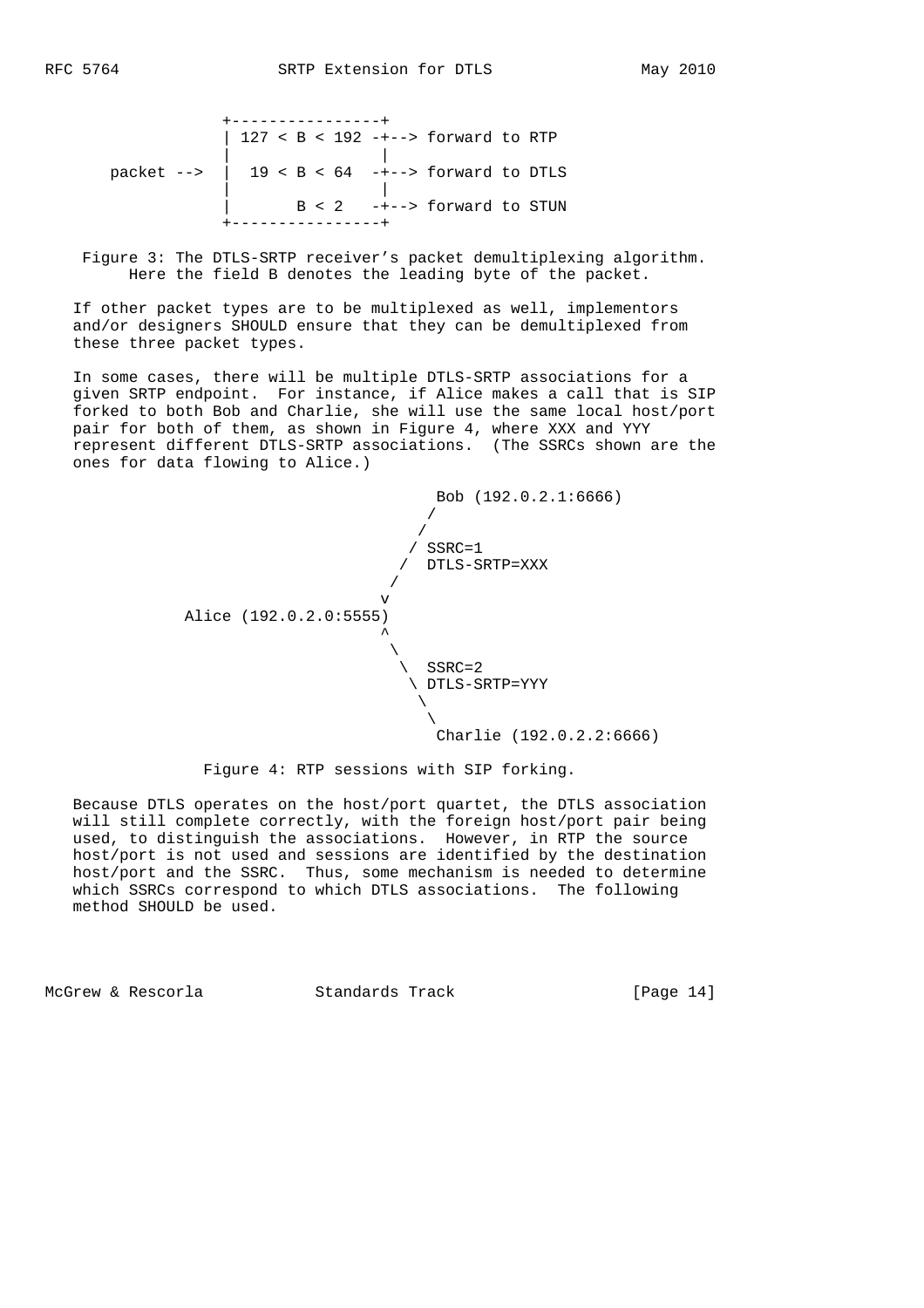For each local host/port pair, the DTLS-SRTP implementation maintains a table listing all the SSRCs it knows about and the DTLS-SRTP associations they correspond to. Initially, this table is empty. When an SRTP packet is received for a given RTP endpoint (destination IP/port pair), the following procedure is used:

- 1. If the SSRC is already known for that endpoint, then the corresponding DTLS-SRTP association and its keying material is used to decrypt and verify the packet.
- 2. If the SSRC is not known, then the receiver tries to decrypt it with the keying material corresponding to each DTLS-SRTP association for that endpoint.
- 3. If the decryption and verification succeeds (the authentication tag verifies), then an entry is placed in the table mapping the SSRC to that association.
- 4. If the decryption and verification fails, then the packet is silently discarded.
- 5. When a DTLS-SRTP association is closed (for instance, because the fork is abandoned), its entries MUST be removed from the mapping table.

 The average cost of this algorithm for a single SSRC is the decryption and verification time of a single packet times the number of valid DTLS-SRTP associations corresponding to a single receiving port on the host. In practice, this means the number of forks; so in the case shown in Figure 4, that would be two. This cost is only incurred once for any given SSRC, since afterwards that SSRC is placed in the map table and looked up immediately. As with normal RTP, this algorithm allows new SSRCs to be introduced by the source at any time. They will automatically be mapped to the correct DTLS association.

 Note that this algorithm explicitly allows multiple SSRCs to be sent from the same address/port pair. One way in which this can happen is an RTP translator. This algorithm will automatically assign the SSRCs to the correct associations. Note that because the SRTP packets are cryptographically protected, such a translator must either share keying material with one endpoint or refrain from modifying the packets in a way which would cause the integrity check to fail. This is a general property of SRTP and is not specific to DTLS-SRTP.

 There are two error cases that should be considered. First, if an SSRC collision occurs, then only the packets from the first source will be processed. When the packets from the second source arrive, the DTLS association with the first source will be used for decryption and verification, which will fail, and the packet will be discarded. This is consistent with [RFC3550], which permits the

McGrew & Rescorla Standards Track [Page 15]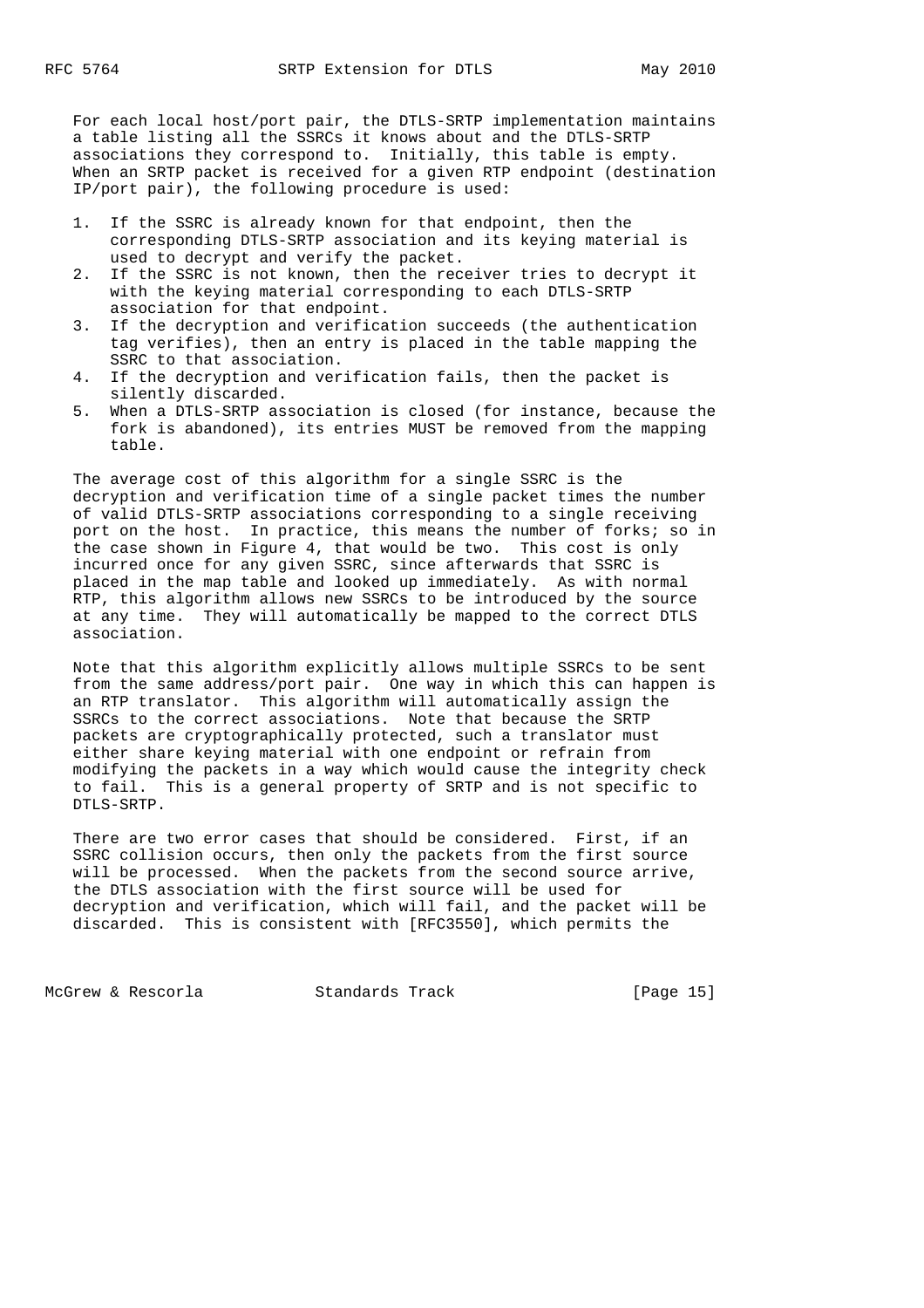receiver to keep the packets from one source and discard those from the other. Of course the RFC 3550 SSRC collision detection and handling procedures MUST also be followed.

 Second, there may be cases where a malfunctioning source is sending corrupt packets that cannot be decrypted and verified. In this case, the SSRC will never be entered into the mapping table because the decryption and verification always fails. Receivers MAY keep records of unmapped SSRCs that consistently fail decryption and verification and abandon attempts to process them once they reach some limit. That limit MUST be large enough to account for the effects of transmission errors. Entries MUST be pruned from this table when the relevant SRTP endpoint is deleted (e.g., the call ends) and SHOULD time out faster than that (we do not offer a hard recommendation but 10 to 30 seconds seems appropriate) in order to allow for the possibility that the peer implementation has been corrected.

#### 5.2. Rehandshake and Rekey

 Rekeying in DTLS is accomplished by performing a new handshake over the existing DTLS channel. That is, the handshake messages are protected by the existing DTLS cipher suite. This handshake can be performed in parallel with data transport, so no interruption of the data flow is required. Once the handshake is finished, the newly derived set of keys is used to protect all outbound packets, both DTLS and SRTP.

 Because of packet reordering, packets protected by the previous set of keys can appear on the wire after the handshake has completed. To compensate for this fact, receivers SHOULD maintain both sets of keys for some time in order to be able to decrypt and verify older packets. The keys should be maintained for the duration of the maximum segment lifetime (MSL).

 If an MKI is used, then the receiver should use the corresponding set of keys to process an incoming packet. If no matching MKI is present, the packet MUST be rejected. Otherwise, when a packet arrives after the handshake completed, a receiver SHOULD use the newly derived set of keys to process that packet unless there is an MKI. (If the packet was protected with the older set of keys, this fact will become apparent to the receiver as an authentication failure will occur.) If the authentication check on the packet fails and no MKI is being used, then the receiver MAY process the packet with the older set of keys. If that authentication check indicates that the packet is valid, the packet should be accepted; otherwise, the packet MUST be discarded and rejected.

McGrew & Rescorla Standards Track [Page 16]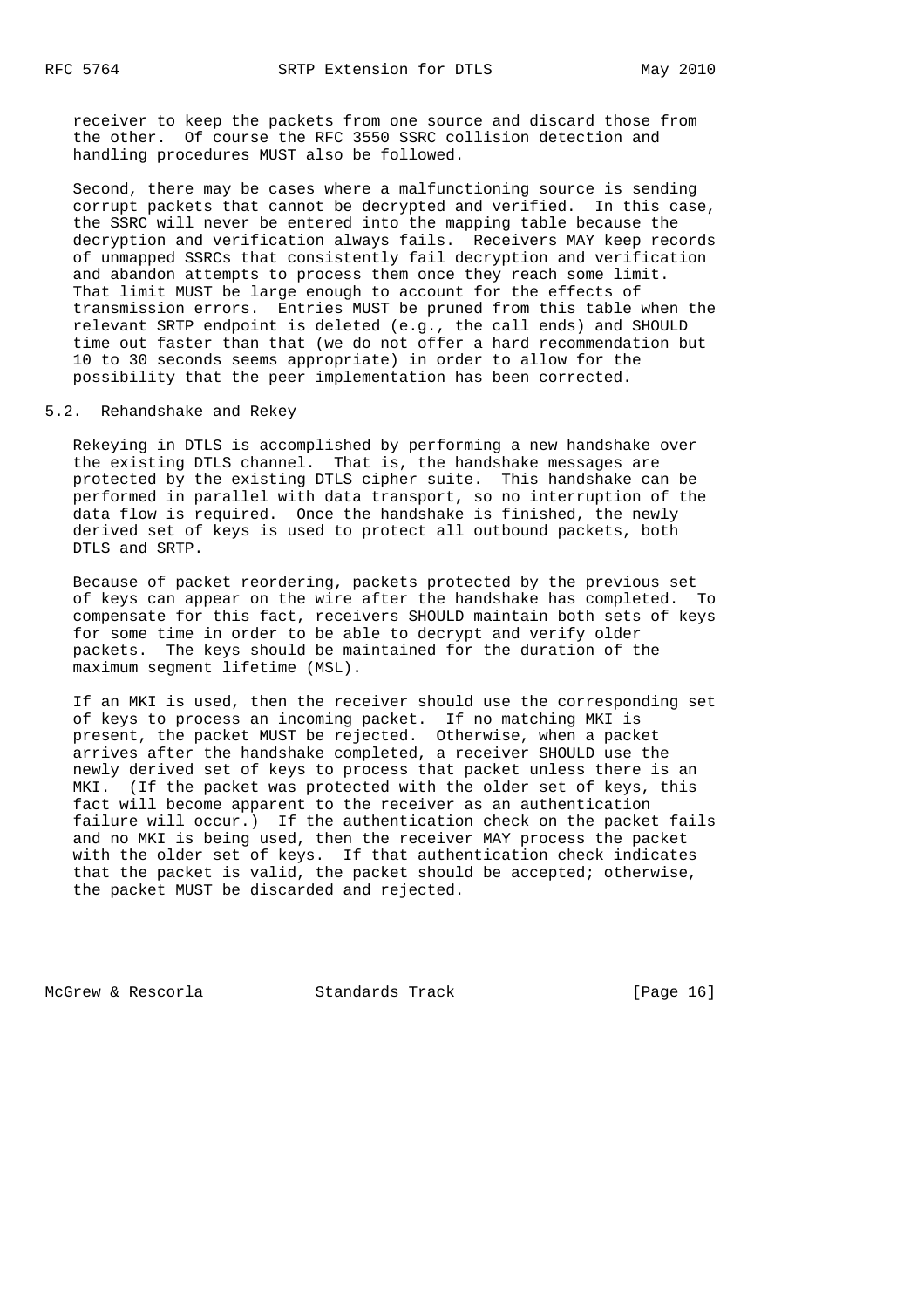Receivers MAY use the SRTP packet sequence number to aid in the selection of keys. After a packet has been received and authenticated with the new key set, any packets with sequence numbers that are greater will also have been protected with the new key set.

## 6. Multi-Party RTP Sessions

 Since DTLS is a point-to-point protocol, DTLS-SRTP is intended only to protect unicast RTP sessions. This does not preclude its use with RTP mixers. For example, a conference bridge may use DTLS-SRTP to secure the communication to and from each of the participants in a conference. However, because each flow between an endpoint and a mixer has its own key, the mixer has to decrypt and then reencrypt the traffic for each recipient.

 A future specification may describe methods for sharing a single key between multiple DTLS-SRTP associations thus allowing conferencing systems to avoid the decrypt/reencrypt stage. However, any system in which the media is modified (e.g., for level balancing or transcoding) will generally need to be performed on the plaintext and will certainly break the authentication tag, and therefore will require a decrypt/reencrypt stage.

## 7. Security Considerations

 The use of multiple data protection framings negotiated in the same handshake creates some complexities, which are discussed here.

## 7.1. Security of Negotiation

 One concern here is that attackers might be able to implement a bid down attack forcing the peers to use ordinary DTLS rather than SRTP. However, because the negotiation of this extension is performed in the DTLS handshake, it is protected by the Finished messages. Therefore, any bid-down attack is automatically detected, which reduces this to a denial-of-service attack -- which can be mounted by any attacker who can control the channel.

## 7.2. Framing Confusion

 Because two different framing formats are used, there is concern that an attacker could convince the receiver to treat an SRTP-framed RTP packet as a DTLS record (e.g., a handshake message) or vice versa. This attack is prevented by using different keys for Message Authentication Code (MAC) verification for each type of data. Therefore, this type of attack reduces to being able to forge a packet with a valid MAC, which violates a basic security invariant of both DTLS and SRTP.

McGrew & Rescorla Standards Track [Page 17]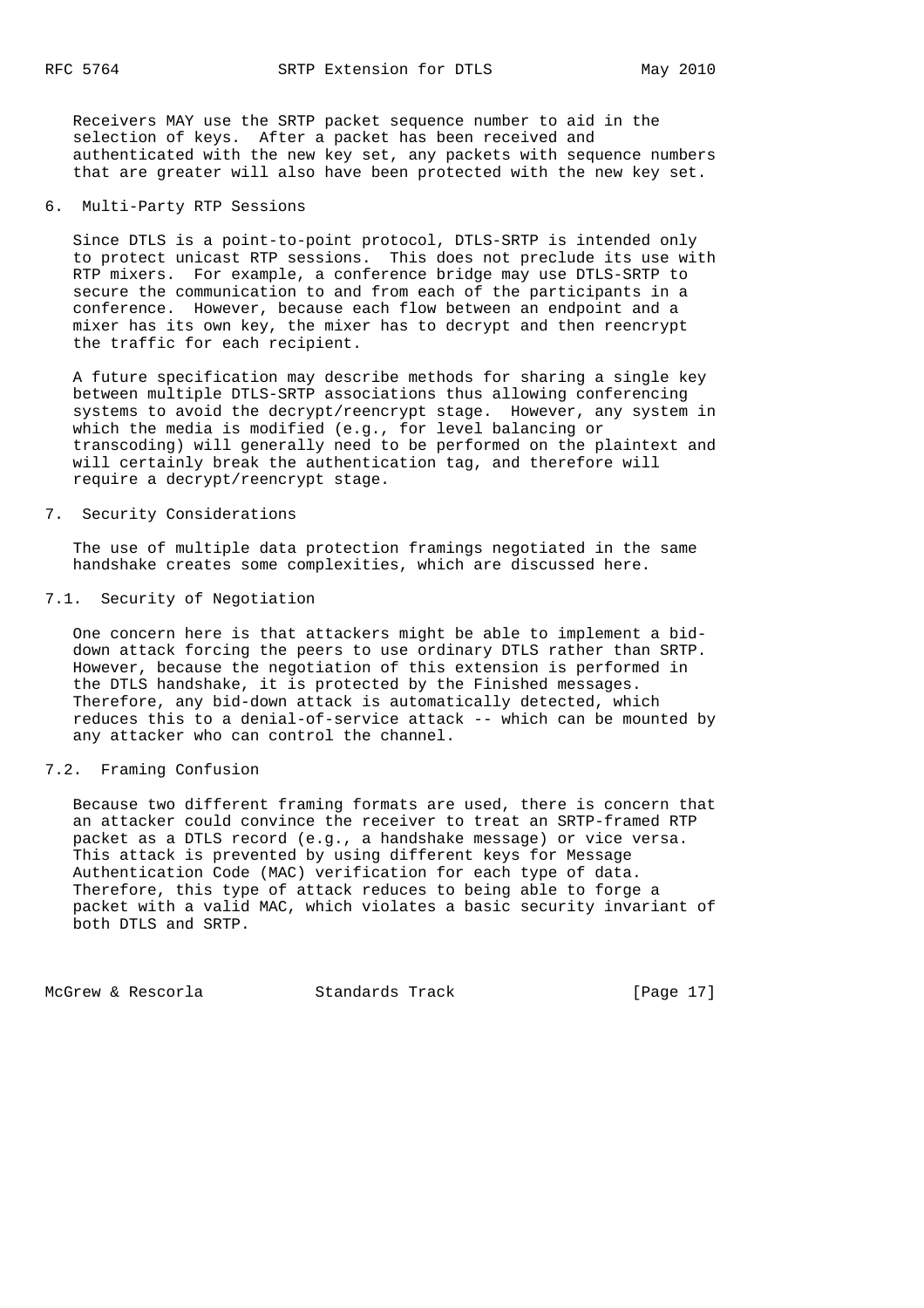As an additional defense against injection into the DTLS handshake channel, the DTLS record type is included in the MAC. Therefore, an SRTP record would be treated as an unknown type and ignored. (See Section 6 of [RFC5246].)

7.3. Sequence Number Interactions

 As described in Section 5.1.1, the SRTP and DTLS sequence number spaces are distinct. This means that it is not possible to unambiguously order a given DTLS control record with respect to an SRTP packet. In general, this is relevant in two situations: alerts and rehandshake.

# 7.3.1. Alerts

 Because DTLS handshake and change\_cipher\_spec messages share the same sequence number space as alerts, they can be ordered correctly. Because DTLS alerts are inherently unreliable and SHOULD NOT be generated as a response to data packets, reliable sequencing between SRTP packets and DTLS alerts is not an important feature. However, implementations that wish to use DTLS alerts to signal problems with the SRTP encoding SHOULD simply act on alerts as soon as they are received and assume that they refer to the temporally contiguous stream. Such implementations MUST check for alert retransmission and discard retransmitted alerts to avoid overreacting to replay attacks.

# 7.3.2. Renegotiation

 Because the rehandshake transition algorithm specified in Section 5.2 requires trying multiple sets of keys if no MKI is used, it slightly weakens the authentication. For instance, if an n-bit MAC is used and k different sets of keys are present, then the MAC is weakened by  $log_2(k)$  bits to n -  $log_2(k)$ . In practice, since the number of keys used will be very small and the MACs in use are typically strong (the default for SRTP is 80 bits), the decrease in security involved here is minimal.

 Another concern here is that this algorithm slightly increases the work factor on the receiver because it needs to attempt multiple validations. However, again, the number of potential keys will be very small (and the attacker cannot force it to be larger) and this technique is already used for rollover counter management, so the authors do not consider this to be a serious flaw.

McGrew & Rescorla Standards Track [Page 18]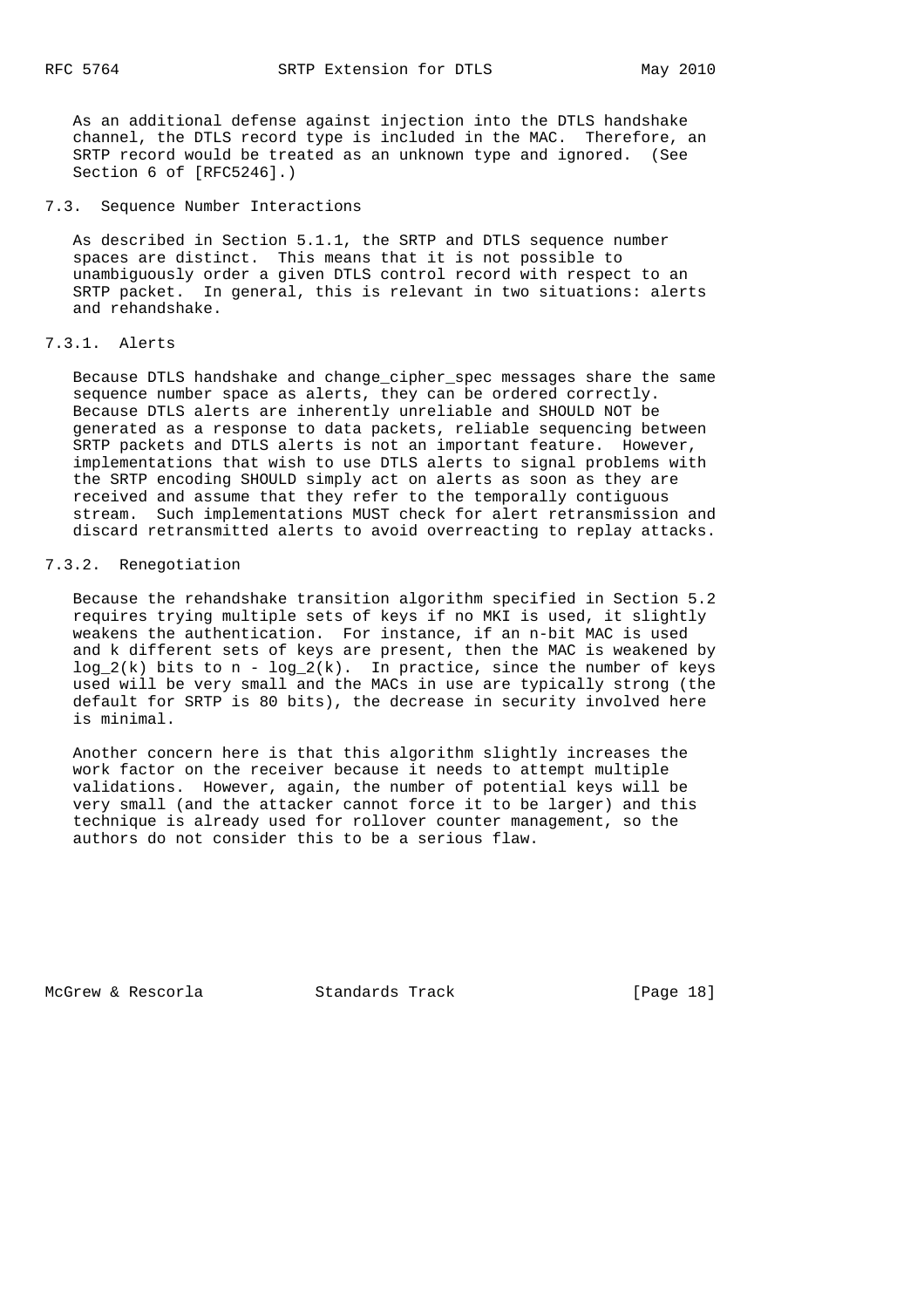# 7.4. Decryption Cost

 An attacker can impose computational costs on the receiver by sending superficially valid SRTP packets that do not decrypt correctly. In general, encryption algorithms are so fast that this cost is extremely small compared to the bandwidth consumed. The SSRC-DTLS mapping algorithm described in Section 5.1.2 gives the attacker a slight advantage here because he can force the receiver to do more then one decryption per packet. However, this advantage is modest because the number of decryptions that the receiver does is limited by the number of associations he has corresponding to a given destination host/port, which is typically quite small. For comparison, a single 1024-bit RSA private key operation (the typical minimum cost to establish a DTLS-SRTP association) is hundreds of times as expensive as decrypting an SRTP packet.

 Implementations can detect this form of attack by keeping track of the number of SRTP packets that are observed with unknown SSRCs and that fail the authentication tag check. If under such attack, implementations SHOULD prioritize decryption and verification of packets that either have known SSRCs or come from source addresses that match those of peers with which it has DTLS-SRTP associations.

#### 8. Session Description for RTP/SAVP over DTLS

 This specification defines new tokens to describe the protocol used in SDP media descriptions ("m=" lines and their associated parameters). The new values defined for the proto field are:

- o When a RTP/SAVP or RTP/SAVPF [RFC5124] stream is transported over DTLS with the Datagram Congestion Control Protocol (DCCP), then the token SHALL be DCCP/TLS/RTP/SAVP or DCCP/TLS/RTP/SAVPF respectively.
- o When a RTP/SAVP or RTP/SAVPF stream is transported over DTLS with UDP, the token SHALL be UDP/TLS/RTP/SAVP or UDP/TLS/RTP/SAVPF respectively.

The "fmt" parameter SHALL be as defined for RTP/SAVP.

See [RFC5763] for how to use offer/answer with DTLS-SRTP.

 This document does not specify how to protect RTP data transported over TCP. Potential approaches include carrying the RTP over TLS over TCP (see [SRTP-NOT-MAND]) or using a mechanism similar to that in this document over TCP, either via TLS or DTLS, with DTLS being used for consistency between reliable and unreliable transports. In

McGrew & Rescorla Standards Track [Page 19]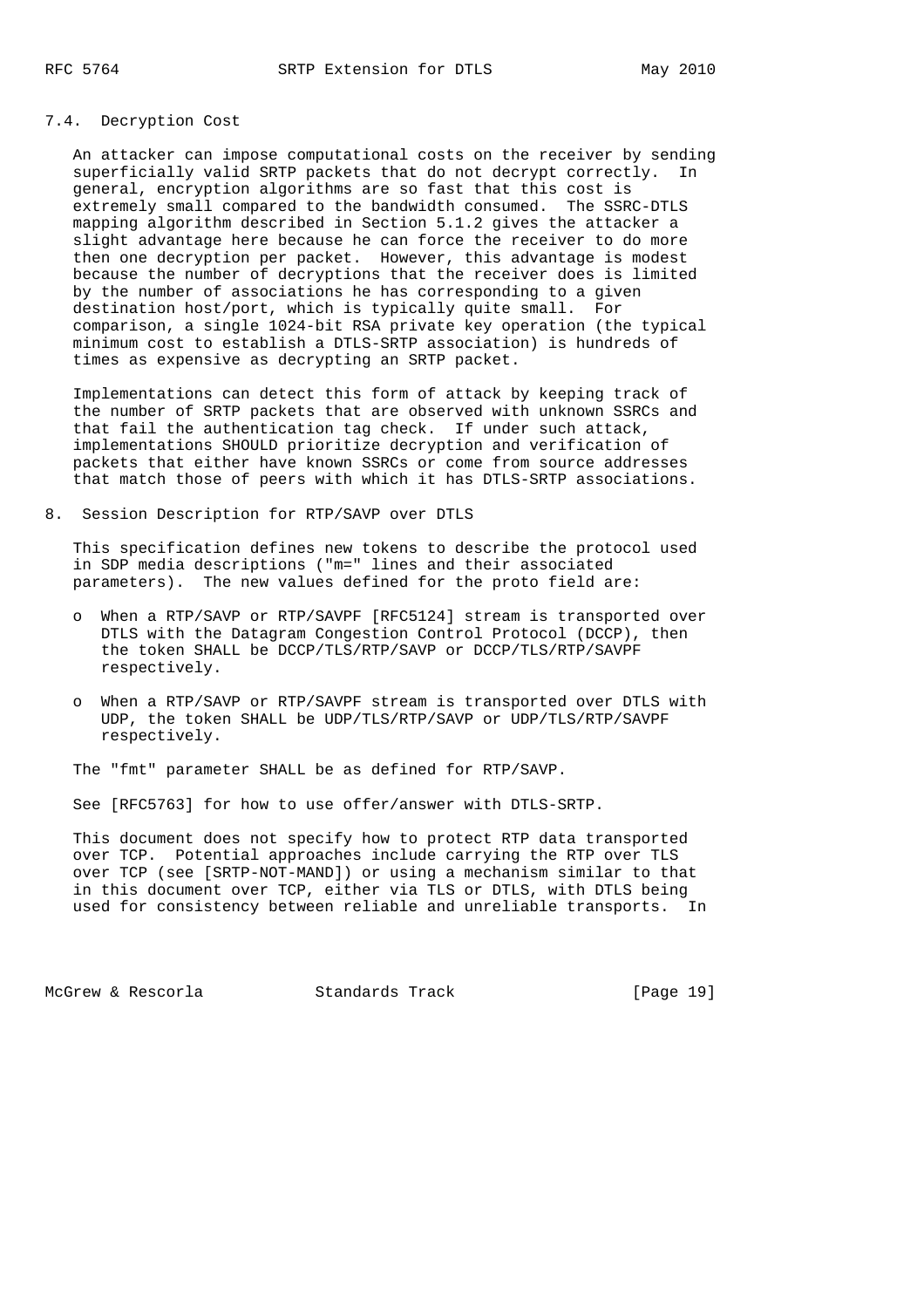the latter case, it would be necessary to profile DTLS so that fragmentation and retransmissions no longer occurred. In either case, a new document would be required.

#### 9. IANA Considerations

 This document adds a new extension for DTLS, in accordance with [RFC5246]: enum { use srtp (14) } ExtensionType;

 This extension MUST only be used with DTLS, and not with TLS [RFC4572], which specifies that TLS can be used over TCP but does not address TCP for RTP/SAVP.

 Section 4.1.2 requires that all SRTPProtectionProfile values be defined by RFC 5226 "Specification Required". IANA has created a DTLS SRTPProtectionProfile registry initially populated with values from Section 4.1.2 of this document. Future values MUST be allocated via the "Specification Required" profile of [RFC5226].

 This specification updates the "Session Description Protocol (SDP) Parameters" registry as defined in Section 8.2.2 of [RFC4566]. Specifically, it adds the following values to the table for the "proto" field.

| Type  | SDP Name           | Reference |
|-------|--------------------|-----------|
|       |                    |           |
| proto | UDP/TLS/RTP/SAVP   | [RFC5764] |
| proto | DCCP/TLS/RTP/SAVP  | [RFC5764] |
| proto | UDP/TLS/RTP/SAVPF  | [RFC5764] |
| proto | DCCP/TLS/RTP/SAVPF | [RFC5764] |

 IANA has registered the "EXTRACTOR-dtls\_srtp" value in the TLS Extractor Label Registry to correspond to this specification.

#### 10. Acknowledgments

 Special thanks to Flemming Andreasen, Francois Audet, Pasi Eronen, Roni Even, Jason Fischl, Cullen Jennings, Colin Perkins, Dan Wing, and Ben Campbell for input, discussions, and guidance. Pasi Eronen provided Figure 1.

McGrew & Rescorla Standards Track [Page 20]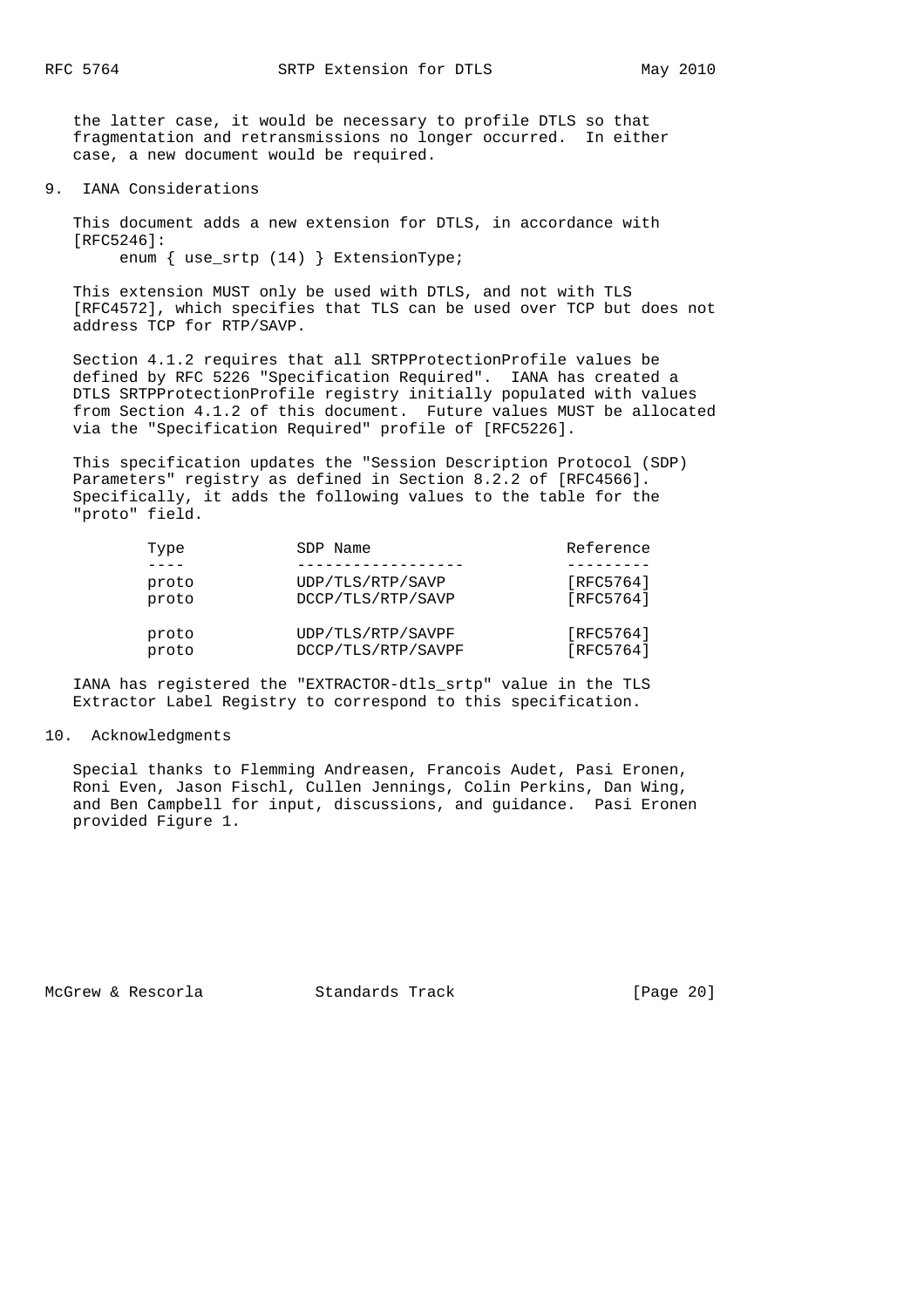## 11. References

11.1. Normative References

| [RFC2119] | Bradner, S., "Key words for use in RFCs to Indicate |  |  |  |  |
|-----------|-----------------------------------------------------|--|--|--|--|
|           | Requirement Levels", BCP 14, RFC 2119, March 1997.  |  |  |  |  |

- [RFC3711] Baugher, M., McGrew, D., Naslund, M., Carrara, E., and K. Norrman, "The Secure Real-time Transport Protocol (SRTP)", RFC 3711, March 2004.
- [RFC4347] Rescorla, E. and N. Modadugu, "Datagram Transport Layer Security", RFC 4347, April 2006.
- [RFC4961] Wing, D., "Symmetric RTP / RTP Control Protocol (RTCP)", BCP 131, RFC 4961, July 2007.
- [RFC5246] Dierks, T. and E. Rescorla, "The Transport Layer Security (TLS) Protocol Version 1.2", RFC 5246, August 2008.
- [RFC5705] Rescorla, E., "Keying Material Exporters for Transport Layer Security (TLS)", RFC 5705, March 2010.
- [RFC5761] Perkins, C. and M. Westerlund, "Multiplexing RTP Data and Control Packets on a Single Port", RFC 5761, April 2010.

#### 11.2. Informative References

- [DTLS1.2] Rescorla, E. and N. Modadugu, "Datagram Transport Layer Security version 1.2", Work in Progress, October 2009.
- [RFC3550] Schulzrinne, H., Casner, S., Frederick, R., and V. Jacobson, "RTP: A Transport Protocol for Real-Time Applications", STD 64, RFC 3550, July 2003.
- [RFC4566] Handley, M., Jacobson, V., and C. Perkins, "SDP: Session Description Protocol", RFC 4566, July 2006.
- [RFC4572] Lennox, J., "Connection-Oriented Media Transport over the Transport Layer Security (TLS) Protocol in the Session Description Protocol (SDP)", RFC 4572, July 2006.

McGrew & Rescorla Standards Track [Page 21]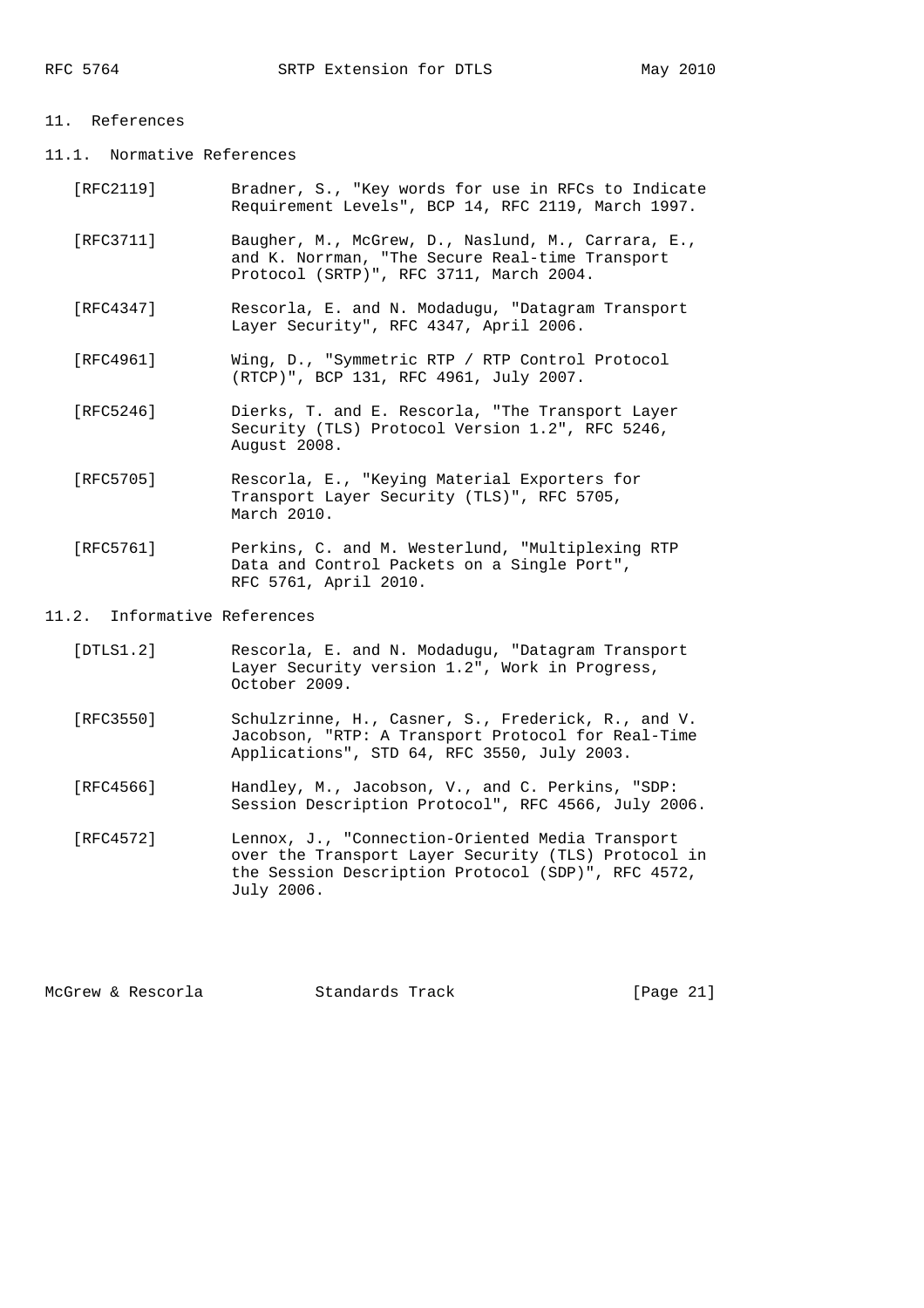- [RFC5124] Ott, J. and E. Carrara, "Extended Secure RTP Profile for Real-time Transport Control Protocol (RTCP)- Based Feedback (RTP/SAVPF)", RFC 5124, February 2008.
- [RFC5226] Narten, T. and H. Alvestrand, "Guidelines for Writing an IANA Considerations Section in RFCs", BCP 26, RFC 5226, May 2008.
- [RFC5389] Rosenberg, J., Mahy, R., Matthews, P., and D. Wing, "Session Traversal Utilities for NAT (STUN)", RFC 5389, October 2008.
- [RFC5763] Fischl, J., Tschofenig, H., and E. Rescorla, "Framework for Establishing a Secure Real-time Transport Protocol (SRTP) Security Context Using Datagram Transport Layer Security (DTLS)", RFC 5763, May 2010.
	- [SRTP-NOT-MAND] Perkins, C. and M. Westerlund, "Why RTP Does Not Mandate a Single Security Mechanism", Work in Progress, January 2010.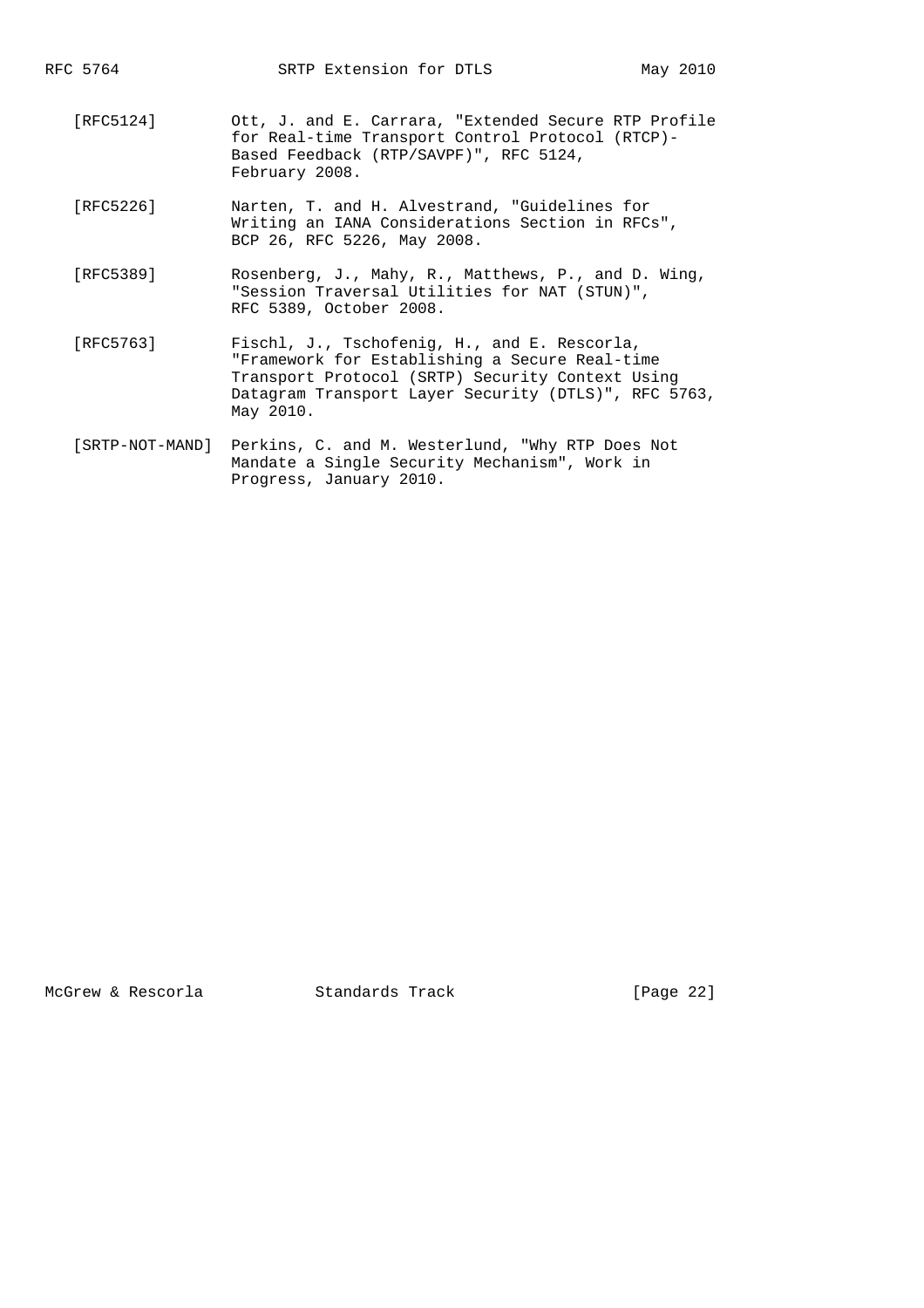Appendix A. Overview of DTLS

 This section provides a brief overview of Datagram TLS (DTLS) for those who are not familiar with it. DTLS is a channel security protocol based on the well-known Transport Layer Security (TLS) [RFC5246] protocol. Where TLS depends on a reliable transport channel (typically TCP), DTLS has been adapted to support unreliable transports such as UDP. Otherwise, DTLS is nearly identical to TLS and generally supports the same cryptographic mechanisms.

 Each DTLS association begins with a handshake exchange (shown below) during which the peers authenticate each other and negotiate algorithms, modes, and other parameters and establish shared keying material, as shown below. In order to support unreliable transport, each side maintains retransmission timers to provide reliable delivery of these messages. Once the handshake is completed, encrypted data may be sent.

Client Server Server Server Server Server Server Server Server Server Server Server Server Server Server Server

|                     | ---------             | ClientHello        |
|---------------------|-----------------------|--------------------|
| ServerHello         |                       |                    |
| Certificate*        |                       |                    |
| ServerKeyExchange*  |                       |                    |
| CertificateRequest* |                       |                    |
| ServerHelloDone     |                       |                    |
|                     |                       | Certificate*       |
|                     |                       | ClientKeyExchange  |
|                     |                       | CertificateVerify* |
|                     |                       | [ChangeCipherSpec] |
|                     |                       | Finished           |
| [ChangeCipherSpec]  |                       |                    |
| Finished            |                       |                    |
| Application Data    | <b>&lt;------&gt;</b> | Application Data   |

'\*' indicates messages that are not always sent.

Figure 5: Basic DTLS Handshake Exchange (after [RFC4347]).

 Application data is protected by being sent as a series of DTLS "records". These records are independent and can be processed correctly even in the face of loss or reordering. In DTLS-SRTP, this record protocol is replaced with SRTP [RFC3711]

McGrew & Rescorla Standards Track [Page 23]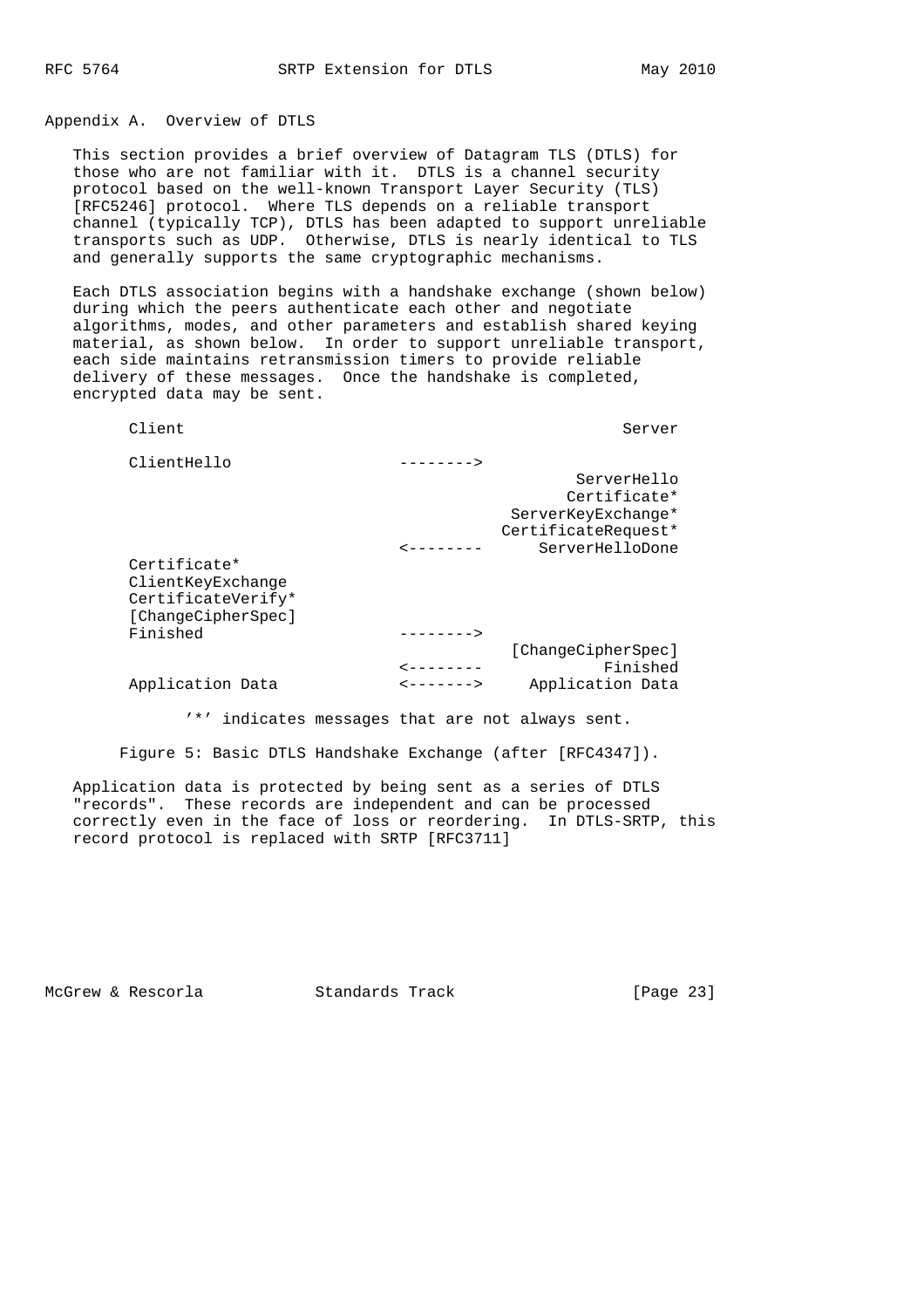Appendix B. Performance of Multiple DTLS Handshakes

 Standard practice for security protocols such as TLS, DTLS, and SSH, which do inline key management, is to create a separate security association for each underlying network channel (TCP connection, UDP host/port quartet, etc.). This has dual advantages of simplicity and independence of the security contexts for each channel.

 Three concerns have been raised about the overhead of this strategy in the context of RTP security. The first concern is the additional performance overhead of doing a separate public key operation for each channel. The conventional procedure here (used in TLS and DTLS) is to establish a master context that can then be used to derive fresh traffic keys for new associations. In TLS/DTLS, this is called "session resumption" and can be transparently negotiated between the peers.

 The second concern is network bandwidth overhead for the establishment of subsequent connections and for rehandshake (for rekeying) for existing connections. In particular, there is a concern that the channels will have very narrow capacity requirements allocated entirely to media that will be overflowed by the rehandshake. Measurements of the size of the rehandshake (with resumption) in TLS indicate that it is about 300-400 bytes if a full selection of cipher suites is offered. (The size of a full handshake is approximately 1-2 kilobytes larger because of the certificate and keying material exchange.)

 The third concern is the additional round-trips associated with establishing the second, third, ... channels. In TLS/DTLS, these can all be done in parallel, but in order to take advantage of session resumption they should be done after the first channel is established. For two channels, this provides a ladder diagram something like this (parenthetical numbers are media channel numbers)

McGrew & Rescorla Standards Track [Page 24]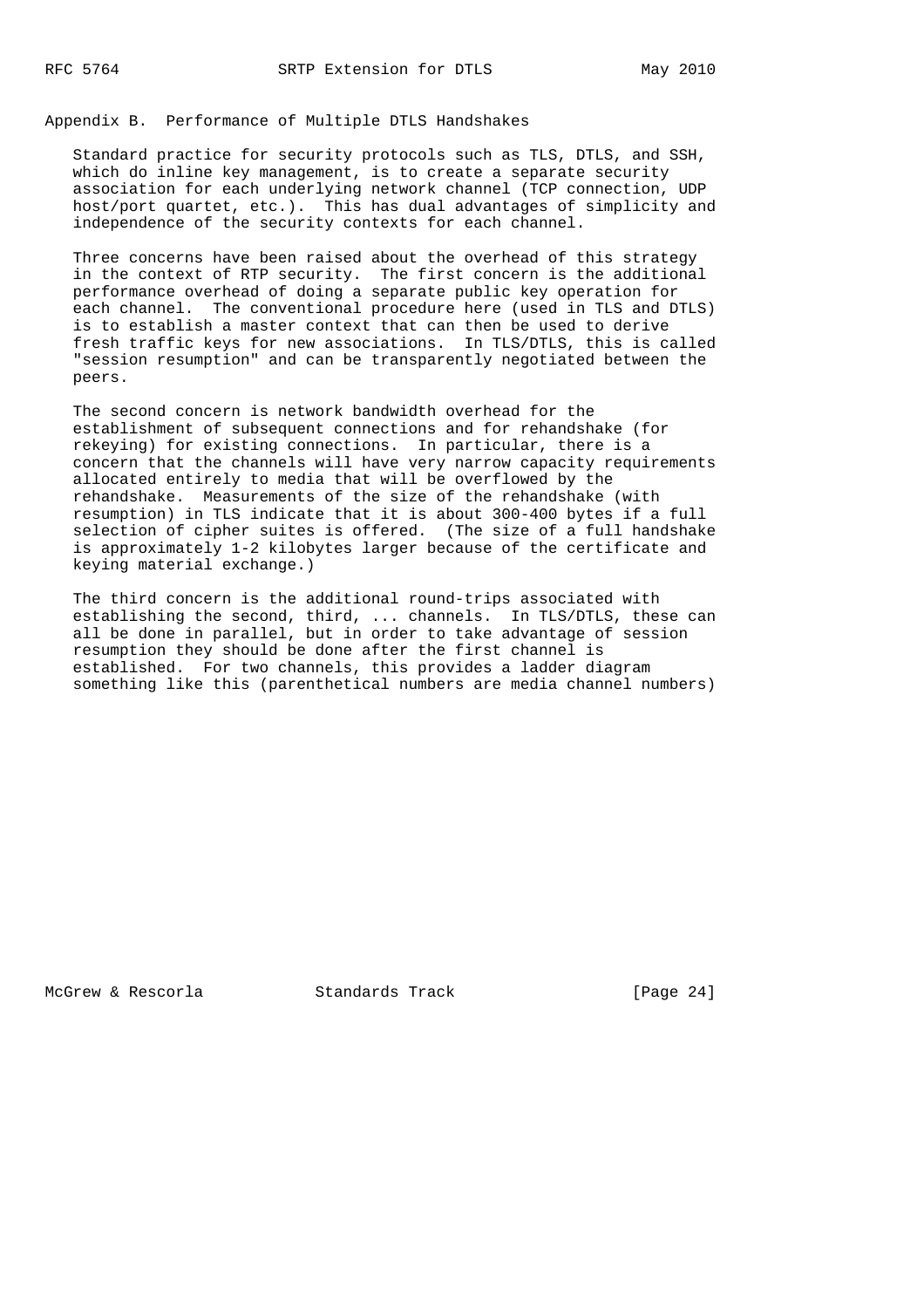|                                        |                            |                                      | Bob |                      |
|----------------------------------------|----------------------------|--------------------------------------|-----|----------------------|
| ServerHello (1)                        | $\lt$ $-$<br>$\rightarrow$ | ClientHello (1)                      |     |                      |
| Certificate (1)<br>ServerHelloDone (1) |                            |                                      |     |                      |
|                                        |                            | <- ClientKeyExchange (1)             |     |                      |
|                                        |                            | ChangeCipherspec (1)                 |     |                      |
|                                        |                            | Finished (1)                         |     |                      |
| $ChangeCipherspec (1) ->$<br>Finished  | $(1)$ ->                   |                                      |     |                      |
|                                        |                            |                                      |     | <--- Channel 1 ready |
|                                        | $\leftarrow$               | ClientHello (2)                      |     |                      |
| ServerHello (2)                        | $\rightarrow$              |                                      |     |                      |
| $ChangeCipherspec(2)$ ->               |                            |                                      |     |                      |
| Finiteed(2)                            | $\rightarrow$              |                                      |     |                      |
|                                        | $\lt$ $-$                  | ChangeCipherSpec (2)<br>Finished (2) |     |                      |
|                                        |                            |                                      |     | <--- Channel 2 ready |

Figure 6: Parallel DTLS-SRTP negotiations.

 So, there is an additional 1 RTT (round-trip time) after Channel 1 is ready before Channel 2 is ready. If the peers are potentially willing to forego resumption, they can interlace the handshakes, like so:

McGrew & Rescorla Standards Track [Page 25]